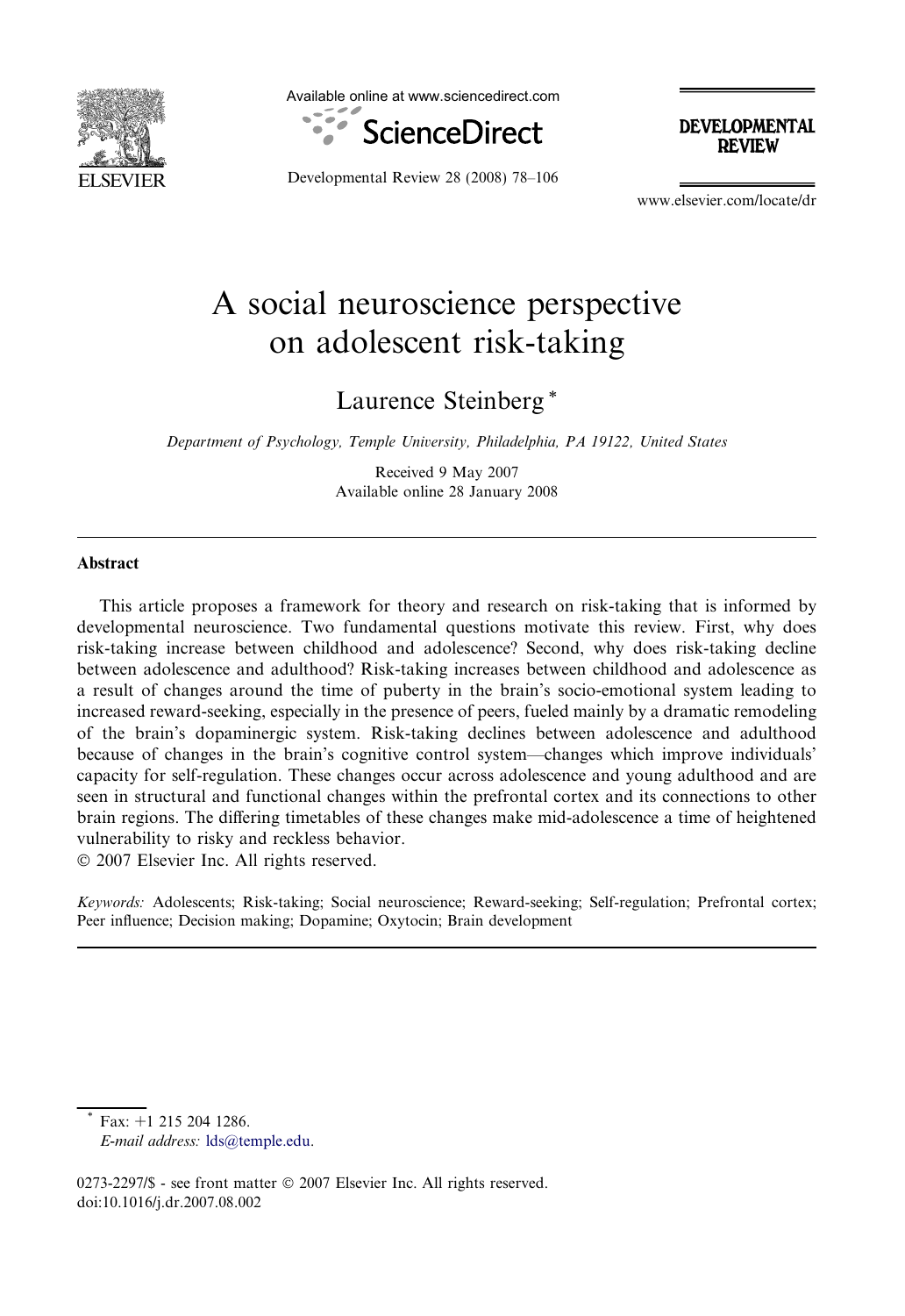## **Introduction**

Adolescent risk-taking as a public health problem

It is widely agreed among experts in the study of adolescent health and development that the greatest threats to the well-being of young people in industrialized societies come from preventable and often self-inflicted causes, including automobile and other accidents (which together account for nearly half of all fatalities among American youth), violence, drug and alcohol use, and sexual risk-taking [\(Blum & Nelson-Mmari, 2004; Williams,](#page-23-0) [Holmbeck, & Greenley, 2002\)](#page-23-0). Thus, while considerable progress has been made in the prevention and treatment of disease and chronic illness among this age group, similar gains have not been made with respect to reducing the morbidity and mortality that result from risky and reckless behavior ([Hein, 1988](#page-25-0)). Although rates of certain types of adolescent risk-taking, such as driving under the influence of alcohol or having unprotected sex, have dropped, the prevalence of risky behavior among teenagers remains high, and there has been no decline in adolescents' risk behavior in several years ([Centers for Disease Con](#page-23-0)[trol & Prevention, 2006](#page-23-0)).

It is also the case that adolescents engage in more risky behavior than adults, although the magnitude of age differences in risk-taking vary as a function of the specific risk in question and the age of the ''adolescents" and ''adults" used as comparison groups; rates of risk-taking are high among 18- to 21-year-olds, for instance, some of whom may be classified as adolescents and some who may be classified as adults. Nonetheless, as a general rule, adolescents and young adults are more likely than adults over 25 to binge drink, smoke cigarettes, have casual sex partners, engage in violent and other criminal behavior, and have fatal or serious automobile accidents, the majority of which are caused by risky driving or driving under the influence of alcohol. Because many forms of risk behavior initiated in adolescence elevate the risk for the behavior in adulthood (e.g., drug use), and because some forms of risk-taking by adolescents put individuals of other ages at risk (e.g., reckless driving, criminal behavior), public health experts agree that reducing the rate risk-taking by young people would make a substantial improvement in the overall well-being of the population ([Steinberg, 2004\)](#page-27-0).

# False leads in the prevention and study of adolescent risk-taking

The primary approach to reducing adolescent risk-taking has been through educational programs, most of them school-based. There is reason to be highly skeptical about the effectiveness of this effort, however. According to AddHealth data ([Bearman, Jones, &](#page-23-0) [Udry, 1997](#page-23-0)), virtually all American adolescents have received some form of educational intervention designed to reduce smoking, drinking, drug use, and unprotected sex, but the most recent report of findings from the Youth Risk Behavior Survey, conducted by the Centers for Disease Control and Prevention, indicates that more than one-third of high school students did not use a condom either the first time or even the last time they had sexual intercourse, and that during the year prior to the survey, nearly 30% of adolescents rode in a car driven by someone who had been drinking, more than 25% reported multiple episodes of binge drinking, and nearly 25% were regular cigarette smokers ([Centers for](#page-23-0) [Disease Control & Prevention, 2006](#page-23-0)).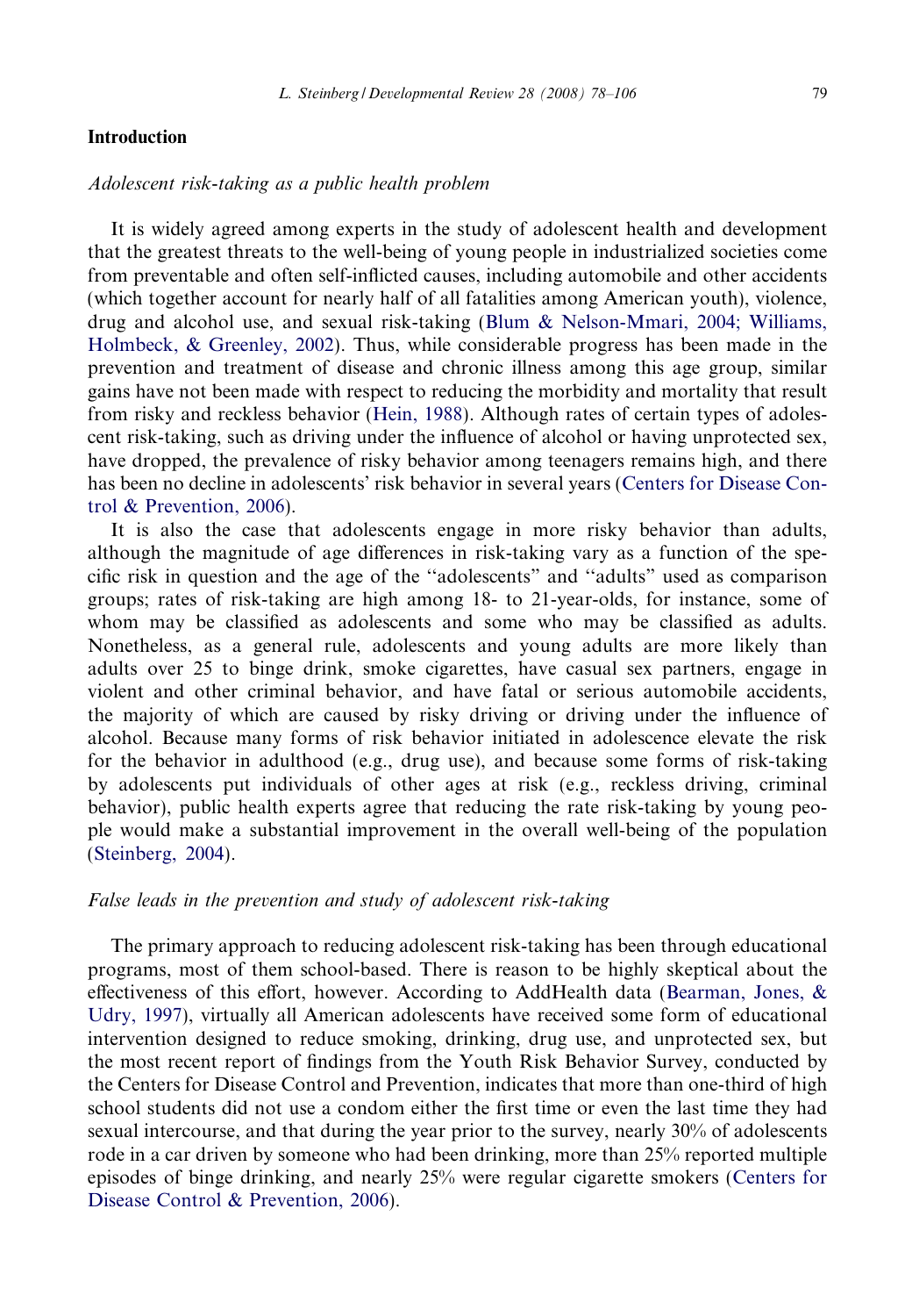Although it is true, of course, that the situation might be even worse were it not for these educational efforts, most systematic research on health education indicates that even the best programs are far more successful at changing individuals' knowledge than in altering their behavior ([Steinberg, 2004, 2007](#page-27-0)). Indeed, well over a billion dollars each year are spent educating adolescents about the dangers of smoking, drinking, drug use, unprotected sex, and reckless driving—all with surprisingly little impact. Most taxpayers would be surprised—perhaps shocked—to learn that vast expenditures of public dollars are invested in health, sex, and driver education programs that either do not work, such as D.A.R.E. ([Ennett, Tobler, Ringwalt, & Flewelling, 1994](#page-24-0)), abstinence education ([Trenholm](#page-27-0) [et al., 2007\)](#page-27-0), or driver training ([National Research Council, 2007\)](#page-26-0), or are at best of unproven or unstudied effectiveness ([Steinberg, 2007](#page-27-0)).

The high rate of risky behavior among adolescents relative to adults, despite massive, ongoing, and costly efforts to educate teenagers about its potentially harmful consequences, has been the focus of much theorizing and empirical research by developmental scientists for at least 25 years. Most of this work has been informative, but in an unexpected way. In general, where investigators have looked to find differences between adolescents and adults that would explain the more frequent risky behavior of youth, they have come up empty handed. Among the widely-held beliefs about adolescent risk-taking that have *not* been supported empirically are (a) that adolescents are irrational or deficient in their information processing, or that they reason about risk in fundamentally different ways than adults; (b) that adolescents do not perceive risks where adults do, or are more likely to believe that they are invulnerable; and (c) that adolescents are less risk-averse than adults. None of these assertions is correct: The logical reasoning and basic information-processing abilities of 16-year-olds are comparable to those of adults; adolescents are no worse than adults at perceiving risk or estimating their vulnerability to it (and, like adults, overestimate the dangerousness associated with various risky behaviors); and increasing the salience of the risks associated with making a poor or potentially dangerous decision has comparable effects on adolescents and adults [\(Millstein & Halpern-Felsher,](#page-26-0) [2002;](#page-26-0) [Reyna & Farley, 2006;](#page-26-0) [Steinberg & Cauffman, 1996;](#page-27-0) see also [Rivers, Reyna, & Mills,](#page-26-0) [2008, this issue](#page-26-0)). Indeed, most studies find few, if any, age differences in individuals' evaluations of the risks inherent in a wide range of dangerous behaviors (e.g., driving while drunk, having unprotected sex), in their judgments about the seriousness of the consequences that might result from risky behavior, or in the ways that they evaluate the relative costs and benefits of these activities ([Beyth-Marom, Austin, Fischoff, Palmgren, &](#page-23-0) [Jacobs-Quadrel, 1993](#page-23-0)). In sum, adolescents' greater involvement than adults in risk-taking does not stem from ignorance, irrationality, delusions of invulnerability, or faulty calculations [\(Reyna & Farley, 2006\)](#page-26-0).

The fact that adolescents are knowledgeable, logical, reality-based, and accurate in the ways in which they think about risky activity—or, at least, as knowledgeable, logical, reality-based, and accurate as their elders—but engage in higher rates of risky behavior than adults raises important considerations for both scientists and practitioners. For the former, this observation pushes us to think differently about the factors that may contribute to age differences in risky behavior and to ask what it is that changes between adolescence and adulthood that might account for these differences. For the latter, it helps explain why educational interventions have been so limited in their success, suggests that providing adolescents with information and decision-making skills may be a misguided strategy, and argues that we need a new approach to public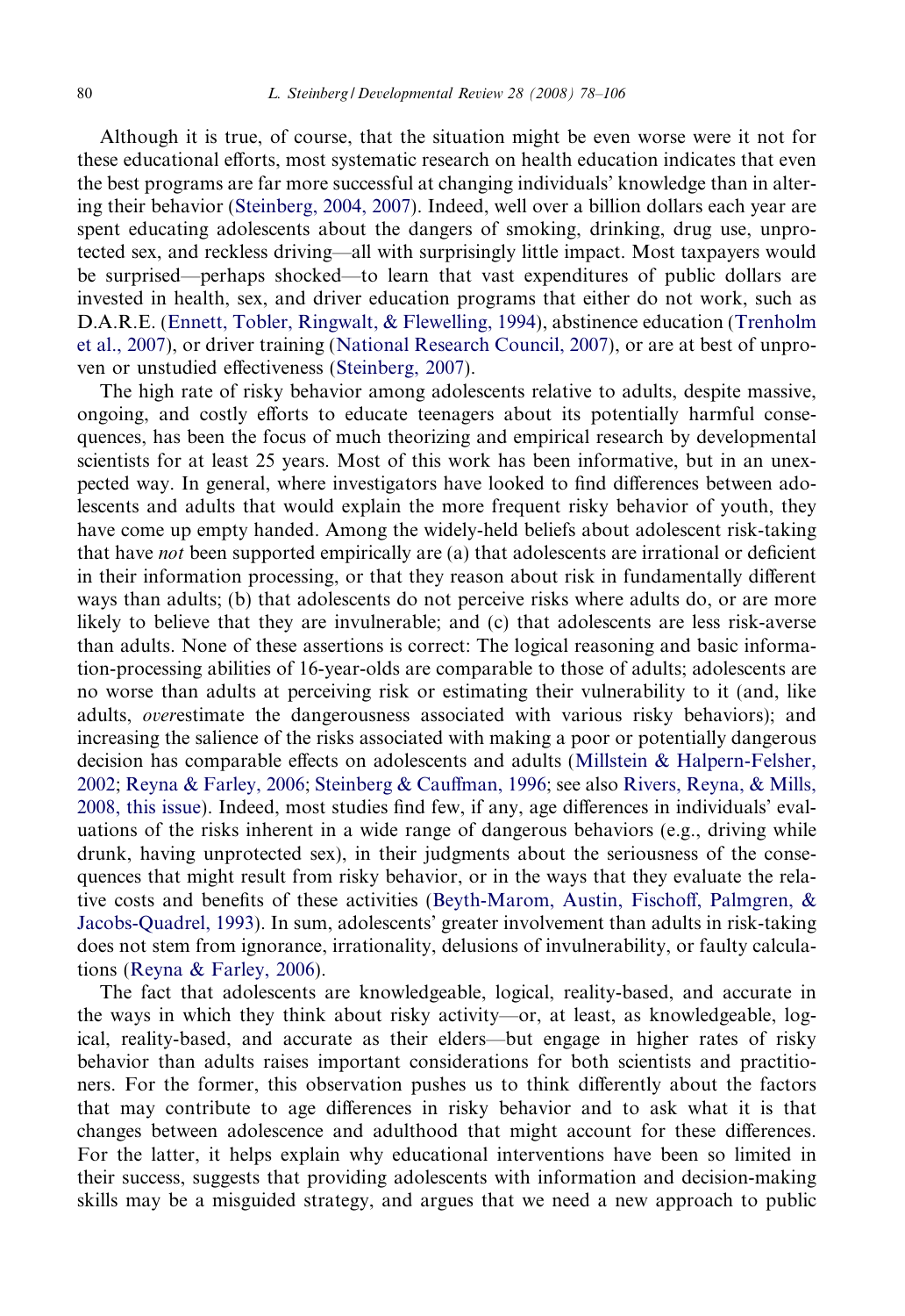health interventions aimed at reducing adolescent risk-taking if it is adolescents' actual behavior that we wish to change.

These sets of scientific and practical considerations form the basis for this article. In it, I argue that the factors that lead adolescents to engage in risky activity are social and emotional, not cognitive; that the field's emerging understanding of brain development in adolescence suggests that immaturity in these realms may have a strong maturational and perhaps unalterable basis; and that efforts to prevent or minimize adolescent risk-taking should therefore focus on changing the context in which risky activity takes place rather than mainly attempting, as current practice does, to change what adolescents know and the ways they think.

# A social neuroscience perspective on adolescent risk-taking

#### Advances in the developmental neuroscience of adolescence

The last decade has been one of enormous and sustained interest in patterns of brain development during adolescence and young adulthood. Enabled by the growing accessibility and declining cost of structural and functional Magnetic Resonance Imaging (MRI) and other imaging techniques, such as Diffusion Tensor Imaging (DTI), an expanding network of scientists have begun to map out the course of changes in brain structure between childhood and adulthood, describe age differences in brain activity during this period of development, and, to a more modest degree, link findings on the changing morphology and functioning of the brain to age differences in behavior. Although it is wise to heed the cautions of those who have raised concerns about ''brain overclaim" [\(Morse, 2006\)](#page-26-0), there is no doubt that our understanding of the neural underpinnings of adolescent psychological development is shaping—and reshaping—the ways in which developmental scientists think about normative ([Steinberg, 2005\)](#page-27-0) and atypical ([Steinberg et al., 2006\)](#page-27-0) development in adolescence.

It is important to point out that our knowledge of changes in brain structure and function during adolescence far exceeds our understanding of the actual links between these neurobiological changes and adolescent behavior, and that much of what is written about the neural underpinnings of adolescent behavior—including a fair amount of this article is what we might characterize as ''reasonable speculation." Frequently, contemporaneous processes of adolescent neural and behavioral development—for example, the synaptic pruning that occurs in the prefrontal cortex during adolescence and improvements in long-term planning—are presented as causally linked without hard data that even correlates these developments, much less demonstrates that the former (brain) influences the latter (behavior), rather than the reverse. It is therefore wise to be cautious about simple accounts of adolescent emotion, cognition, and behavior that attribute changes in these phenomena directly to changes in brain structure or function. Readers of a certain age are reminded of the many premature claims that characterized the study of hormone– behavior relationships in adolescence that appeared in the developmental literature in the mid-1980s soon after techniques for performing salivary assays became widespread and relatively inexpensive, much as brain imaging techniques have in the last decade. Alas, the search for direct hormone–behavior linkages proved more difficult and less fertile than many scientists had hoped ([Buchanan, Eccles, & Becker, 1992\)](#page-23-0), and there are few effects of hormones on adolescent behavior that are not conditioned on the environment in which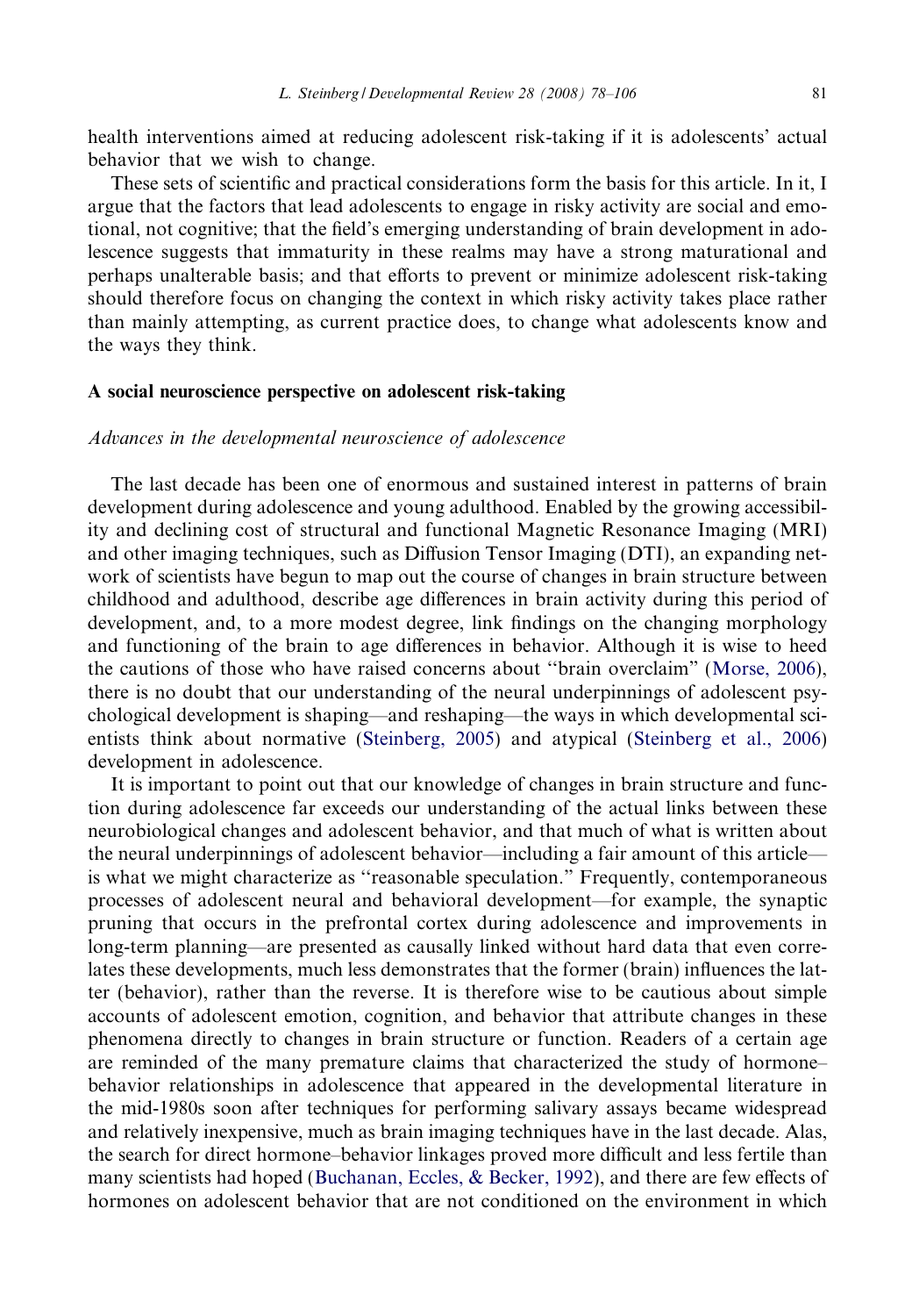the behavior occurs; even something as hormonally driven as libido only affects sexual behavior in the right context [\(Smith, Udry, & Morris, 1985\)](#page-27-0). There is no reason to expect that brain–behavior relationships will be any less complicated. There is, after all, a long history of failed attempts to explain everything adolescent as biologically determined dating back not only to [Hall \(1904\)](#page-25-0), but to early philosophical treatises on the period ([Lerner](#page-25-0) [& Steinberg, 2004](#page-25-0)). These caveats notwithstanding, the current state of our knowledge about adolescent brain development (both structural and functional) and possible brain–behavior links during this period, although incomplete, is nonetheless sufficient to offer some insight into ''emerging directions" in the study of adolescent risk-taking.

The aim of this article is to provide a review of the most important discoveries in our understanding of adolescent brain development relevant to the study of adolescent risktaking and to sketch out a rudimentary framework for theory and research on risk-taking that is informed by developmental neuroscience. Before proceeding, a few words about this point of view are in order. Any behavioral phenomenon can be studied at multiple levels. The development of risk-taking in adolescence, for example, can be approached from a psychological perspective (focusing on increases in emotional reactivity that may underlie risky decision-making), a contextual perspective (focusing on interpersonal processes that influence risky behavior), or a biological perspective (focusing on the endocrinology, neurobiology, or genetics of sensation-seeking). All of these levels of analysis are potentially informative, and most scholars of adolescent psychopathology agree that the study of psychological disorder has profited from cross-fertilization among these various approaches ([Cicchetti & Dawson, 2002](#page-23-0)).

My emphasis on the neurobiology of adolescent risk-taking in this review is not intended to downplay the importance of studying the psychological or contextual aspects of the phenomenon, any more than studying changes in neuroendocrine functioning in adolescence that might increase vulnerability to depression (e.g., [Walker, Sabuwalla, &](#page-28-0) [Huot, 2004\)](#page-28-0) would obviate the need to study the psychological or contextual contributors to, manifestations of, or treatment of the illness. Nor does my focus on the neurobiology of adolescent risk-taking reflect a belief in the primacy of biological explanation over other forms of explanation, or a subscription to a naïve form of biological reductionism. At some level, of course, every aspect of adolescent behavior has a biological basis; what matters is whether understanding the biological basis helps us understand the psychological phenomenon. My point, though, is that any psychological theory of adolescent risk-taking needs to be consistent with what we know about neurobiological functioning during this time period (just as any neurobiological theory ought to be consistent with what we know about psychological functioning), and that most extant psychological theories of adolescent risk-taking, in my view, do not map well onto what we know about adolescent brain development. To the extent that these theories are inconsistent with what we know about brain development they are likely to be wrong, and so long as they continue to inform the design of preventive interventions, these interventions unlikely to be effective.

# A tale of two brain systems

Two fundamental questions about the development of risk-taking in adolescence motivate this review. First, why does risk-taking increase between childhood and adolescence? Second, why does risk-taking decline between adolescence and adulthood? I believe that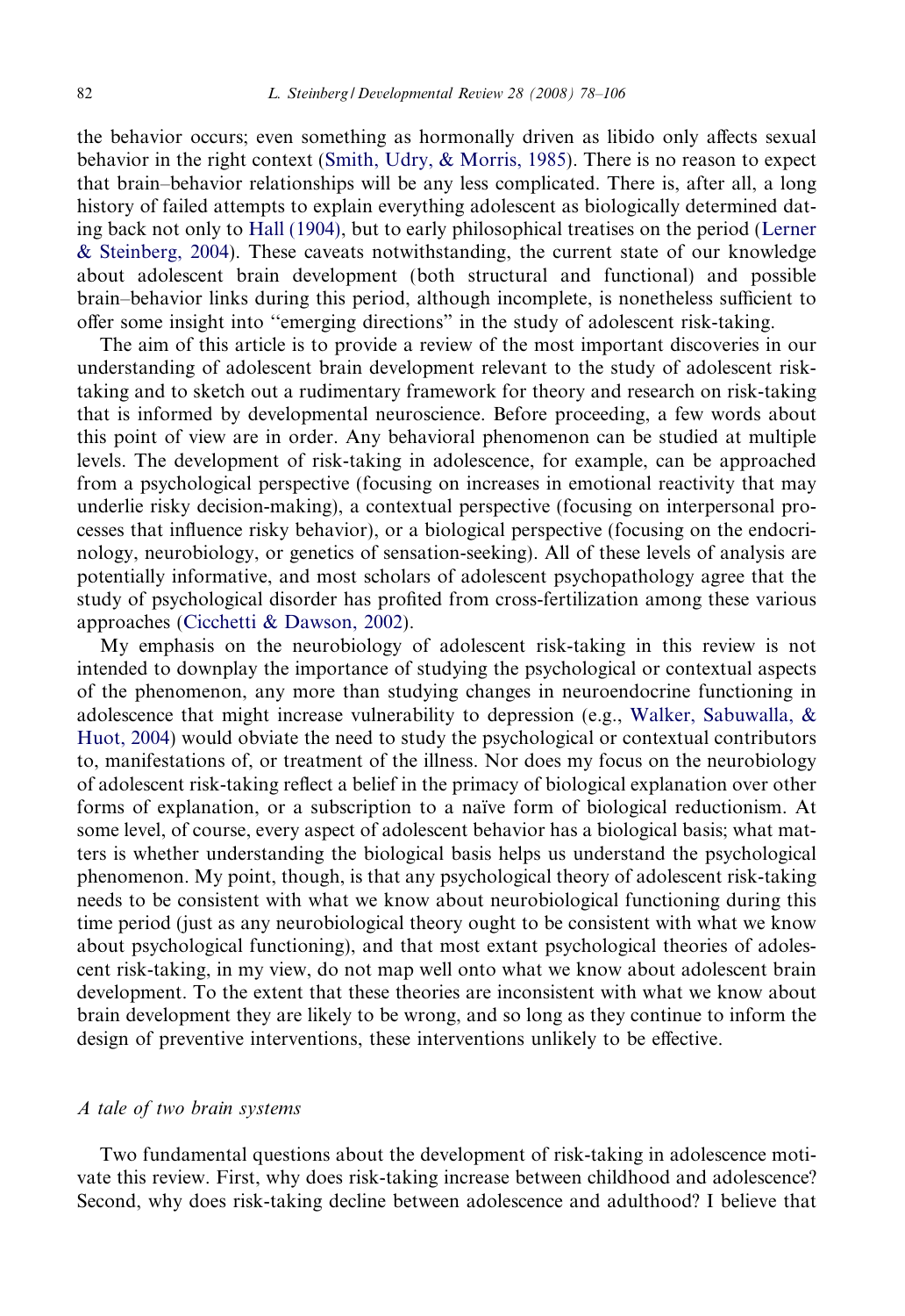developmental neuroscience provides clues that may lead us toward an answer to both questions.

In brief, risk-taking increases between childhood and adolescence as a result of changes around the time of puberty in what I refer to as the brain's socio-emotional system that lead to increased reward-seeking, especially in the presence of peers. Risk-taking declines between adolescence and adulthood because of changes in what I refer to as the brain's cognitive control system—changes which improve individuals' capacity for self-regulation, which occur gradually and over the course of adolescence and young adulthood. The differing timetables of these changes—the increase in reward-seeking, which occurs early and is relatively abrupt, and the increase in self-regulatory competence, which occurs gradually and is not complete until the mid-20s, makes mid-adolescence a time of heightened vulnerability to risky and reckless behavior.

#### Why does risk-taking increase between childhood and adolescence?

In my view, the increase in risk-taking between childhood and adolescence is due primarily to increases in sensation seeking that are linked to changes in patterns of dopaminergic activity around the time of puberty. Interestingly, however, as I shall explain, although this increase in sensation-seeking is coincident with puberty, it is not entirely caused by the increase in gonadal hormones that takes place at this time, as is widely assumed. Nonetheless, there is some evidence that the increase in sensation-seeking that takes place in adolescence is correlated more with pubertal maturation than with chronological age ([Martin et al., 2002\)](#page-26-0), which argues against accounts of adolescent risk-taking that are solely cognitive, given that there is no evidence linking changes in thinking in adolescence to pubertal maturation.

## Remodeling of the dopaminergic system at puberty

Important developmental changes in the dopaminergic system take place at puberty ([Chambers, Taylor, & Potenza, 2003; Spear, 2000](#page-23-0)). Given the critical role of dopaminergic activity in affective and motivational regulation, these changes likely shape the course of socioemotional development in adolescence, because the processing of social and emotional information relies on the networks underlying coding for affective and motivational processes. Key nodes of these networks comprise the amygdala, nucleus accumbens, orbitofrontal cortex, medial prefrontal cortex, and superior temporal sulcus [\(Nelson, Lei](#page-26-0)[benluft, McClure, & Pine, 2005](#page-26-0)). These regions have been implicated in diverse aspects of social information processing, including the recognition of socially relevant stimuli (e.g. faces, [Hoffman & Haxby, 2000;](#page-25-0) biological motion, [Heberlein, Adolphs, Tranel, & Dama](#page-25-0)[sio, 2004\)](#page-25-0), social judgments (appraisal of others, [Ochsner, Bunge, Gross, & Gabrieli, 2002](#page-26-0); judging attractiveness, [Aharon et al., 2001](#page-22-0); evaluating race, [Phelps et al., 2000;](#page-26-0) assessing others' intentions, [Baron-Cohen, Tager-Flusberg, & Cohen, 1999; Gallagher, 2000](#page-23-0)), social reasoning [\(Rilling et al., 2002](#page-26-0)), and many other aspects of social information processing (for a review, see [Adolphs, 2003\)](#page-22-0). Importantly, among adolescents the regions that are activated during exposure to social stimuli overlap considerably with regions also shown to be sensitive to variations in reward magnitude, such as the ventral striatum and medial prefrontal areas (cf. [Galvan et al., 2005; Knutson, Westdorp, Kaiser, & Hommer, 2000;](#page-24-0) [May et al., 2004](#page-24-0)). Indeed, a recent study of adolescents engaged in a task in which peer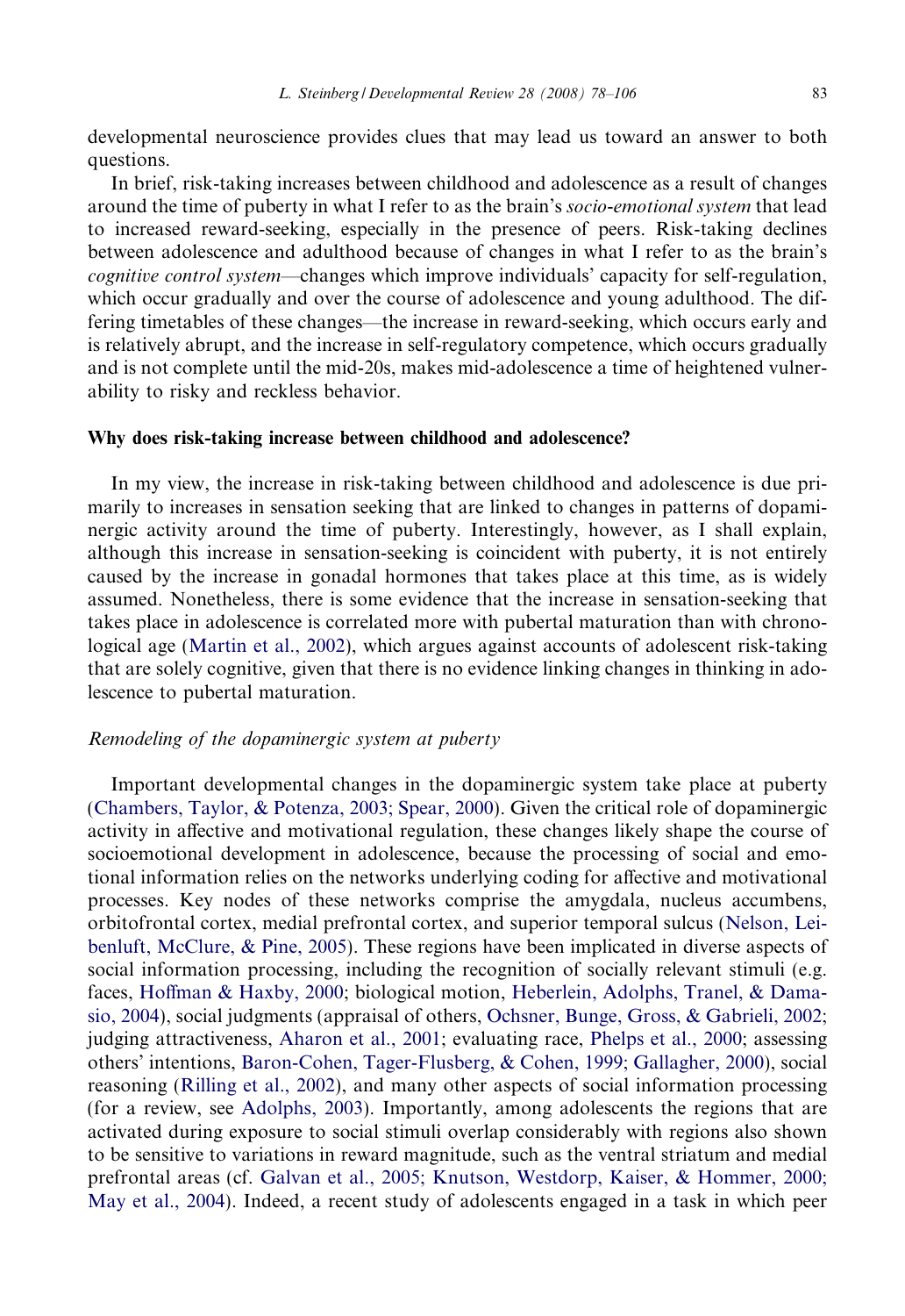acceptance and rejection were experimentally manipulated ([Nelson et al., 2007](#page-26-0)) revealed greater activation when subjects were exposed to peer acceptance, relative to rejection, within brain regions implicated in reward salience (i.e., the ventral tegmental area, extended amygdala, and ventral pallidum). Because these same regions have been implicated in many studies of reward-related affect (cf., [Berridge, 2003; Ikemoto & Wise,](#page-23-0) [2004; Waraczynski, 2006](#page-23-0)), these findings suggest that, at least in adolescence, social acceptance by peers may be processed in ways similar to other sorts of rewards, including nonsocial rewards ([Nelson et al., 2007](#page-26-0)). As I explain later, this overlap between the neural circuits that mediate social information processing and reward processing helps to explain why so much adolescent risk-taking occurs in the context of the peer group.

The remodeling of the dopaminergic system within the socio-emotional network involves an initial post-natal rise and then, starting at around 9 or 10 years of age, a subsequent reduction of dopamine receptor density in the striatum and prefrontal cortex, a transformation that is much more pronounced among males than females (at least in rodents) ([Sisk & Foster, 2004; Sisk & Zehr, 2005; Teicher, Andersen, & Hostetter,](#page-27-0) [1995\)](#page-27-0). Importantly, however, the extent and timing of increases and decreases in dopamine receptors differ between these cortical and subcortical regions; there is some speculation that it is changes in the relative density of dopamine receptors in these two areas that underlies changes in reward processing in adolescence. As a result of this remodeling, dopaminergic activity in the prefrontal cortex increases significantly in early adolescence and is higher during this period than before or after. Because dopamine plays a critical role in the brain's reward circuitry, the increase, reduction, and redistribution of dopamine receptor concentration around puberty, especially in projections from the limbic system to the prefrontal area, may have important implications for sensation-seeking.

Several hypotheses concerning the implications of these changes in neural activity have been offered. One hypothesis is that the temporary imbalance of dopamine receptors in the prefrontal cortex relative to the striatum creates a ''reward deficiency syndrome," producing behavior among young adolescents that is not unlike that seen among individuals with certain types of functional dopamine deficits. Individuals with this syndrome have been postulated to ''actively seek out not only addicting drugs but also environmental novelty and sensation as a type of behavioral remediation of reward deficiency" [\(Gardner, 1999,](#page-25-0) cited in [Spear, 2002, p. 82\)](#page-27-0). If a similar process takes place at puberty, we would expect to see increases in reward salience (the degree to which adolescents are attentive to rewards and sensitive to variations in rewards) and in reward-seeking (the extent to which they pursue rewards). As Spear writes:

[A]dolescents may generally attain less positive impact from stimuli with moderate to low incentive value, and may pursue new appetitive reinforcers through increases in risk taking/novelty seeking and via engaging in deviant behaviors such as drug taking. The suggestion is thus that adolescents display a mini-'reward deficiency syndrome' which is similar, albeit typically transient and of lesser intensity, to that hypothesized to be associated in adults with [dopamine] hypofunctioning in reward circuitry. ...Indeed, adolescents appear to show some signs of attaining less appetitive value from a variety of stimuli relative to individuals at other ages, perhaps leading them to seek additional appetitive reinforcers via pursuit of new social interactions and engagement in risk taking or novelty seeking behaviors. Such adolescent-typical features may have been adaptive evolutionarily in helping adolescents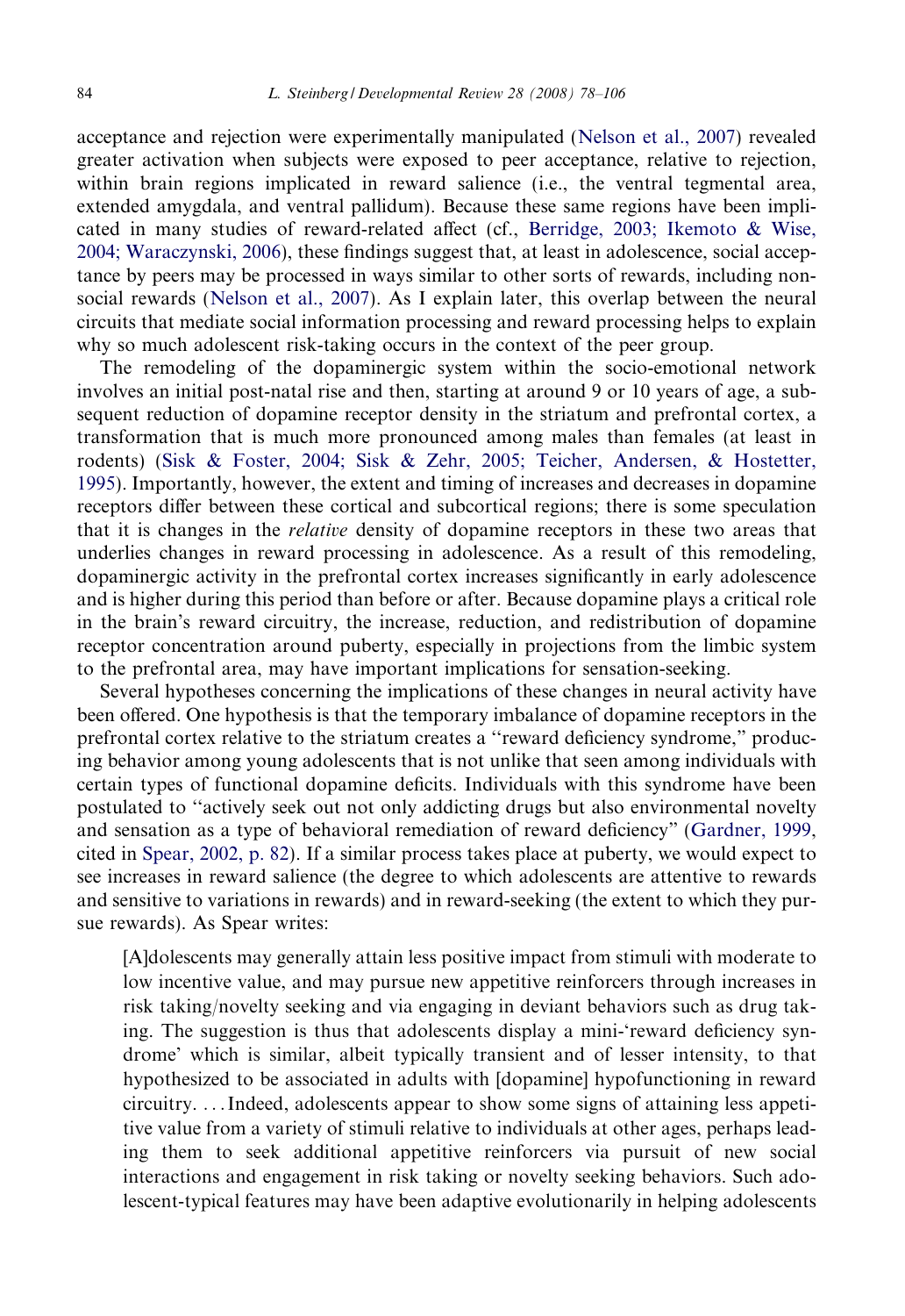to disperse from the natal unit and to negotiate with success the developmental transition from dependence to independence. In the human adolescent, these propensities may be expressed, however, in alcohol and drug use, as well as a variety of other problem behaviors (2000, pp. 446–447).

The notion that adolescents suffer from a ''reward deficiency syndrome," although intuitively appealing, is undermined by several studies that indicate elevated activity in subcortical regions, especially the accumbens, in response to reward during adolescence ([Ernst](#page-24-0) [et al., 2005; Galvan et al., 2006\)](#page-24-0). An alternative account is that the increase in sensation-seeking in adolescence is due not to functional dopamine deficits but to a temporary loss of ''buffering capacity" associated with the disappearance of dopamine autoreceptors in the prefrontal cortex that serve a regulatory negative-feedback function during childhood [\(Dumont, Andersen, Thompson, & Teicher, 2004](#page-24-0), cited in [Ernst and Spear, in press\)](#page-24-0). This loss of buffering capacity, resulting in diminished inhibitory control of dopamine release, would result in relatively higher levels of circulating dopamine in prefrontal regions in response to comparable degrees of reward during adolescence than would be the case during childhood or adulthood. Thus, the increase in sensation-seeking seen during adolescence would not be the result, as has been speculated, of a decline in the ''rewardingness" of rewarding stimuli that drives individuals to seek higher and higher levels of reward (as would be predicted if adolescents were especially likely to suffer from a ''reward deficiency syndrome"), but to an increase in the sensitivity and efficiency of the dopaminergic system, which, in theory, would make potentially rewarding stimuli experienced as more rewarding and thereby heighten reward salience. This account is consistent with the observation of increased dopaminergic innervation in the prefrontal cortex during adolescence [\(Rosenberg & Lewis, 1995\)](#page-27-0), despite a reduction in dopamine receptor density.

# Steroid-independent and steroid-dependent processes

I noted earlier that it is common to attribute this dopaminergic-mediated change in reward salience and reward-seeking to the impact of pubertal hormones on the brain, an attribution that I myself made in earlier writings on the subject (e.g., [Steinberg, 2004\)](#page-27-0). Although this remodeling is coincident with puberty, however, it is not clear that it is directly caused by it. Animals that have had their gonads removed prepubertally (and thus do not experience the increase in sex hormones associated with pubertal maturation) show the same patterns of dopamine receptor proliferation and pruning as animals who have not been gonadectomized ([Andersen, Thompson, Krenzel, & Teicher, 2002\)](#page-22-0). Thus it is important to distinguish between puberty (the process that leads to reproductive maturation) and adolescence (the behavioral, cognitive, and socioemotional changes of the period) which are not the same thing, either conceptually or neurobiologically. As Sisk and Foster explain, ''gonadal maturation and behavioral maturation are two distinct brain-driven processes with separate timing and neurobiological mechanisms, but they are intimately coupled through iterative interactions between the nervous system and gonadal steroid hormones" ([Sisk & Foster, 2004, p. 1040\)](#page-27-0). Thus, there may well be a maturationally-driven increase in reward salience and reward seeking in early adolescence that has a strong biological basis and, that is contemporaneous with puberty, but that may only be partially related to changes in gonadal hormones in early adolescence.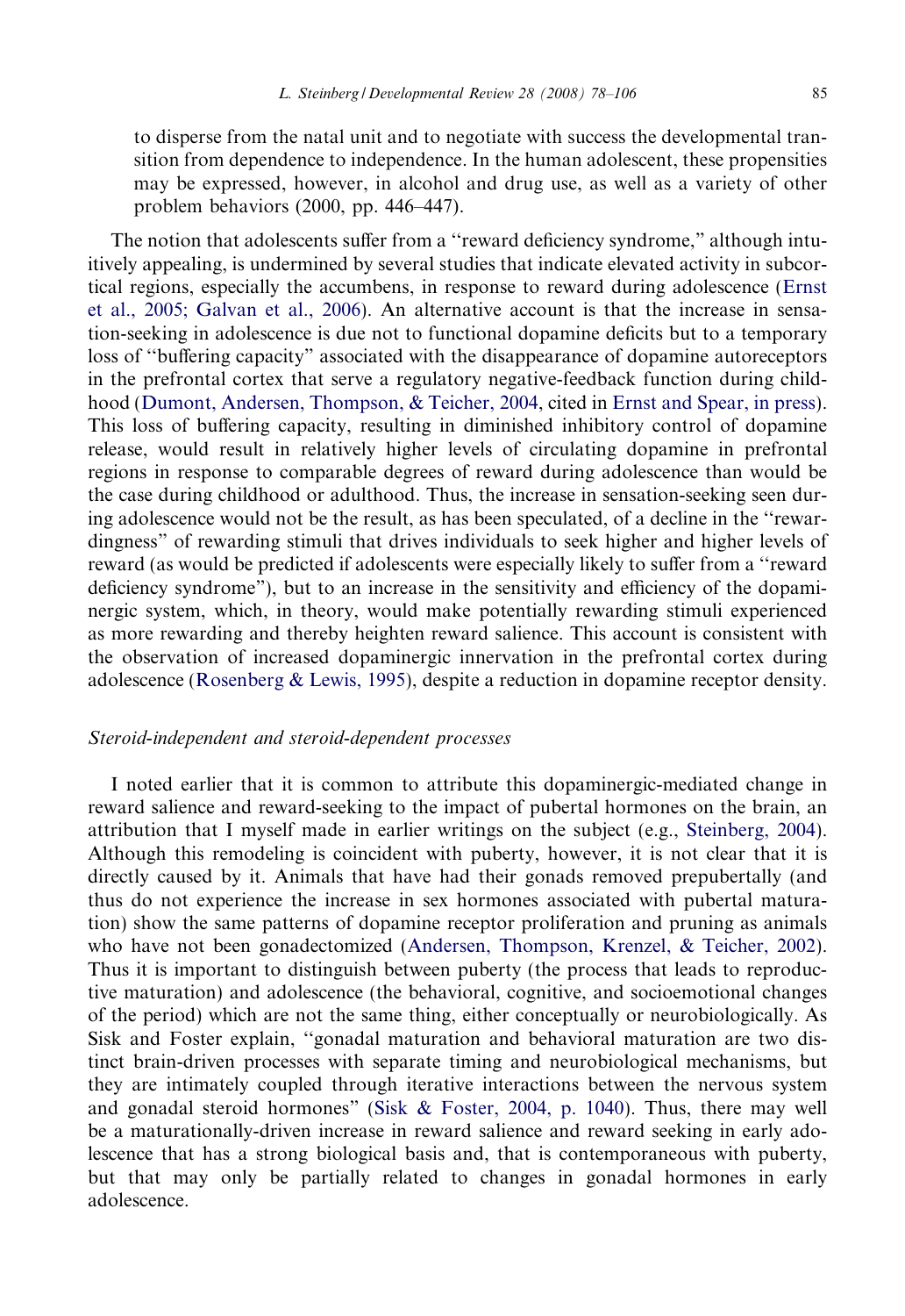In point of fact, many behavioral changes that occur at puberty (and that are sometimes mistakenly attributed to puberty) are pre-programmed by a biological clock whose timing makes them coincident with, but independent of, changes in pubertal sex hormones. Accordingly, some changes in adolescent neurobiological and behavioral functioning at puberty are steroid-independent, others are steroid-dependent, and others are the product of an interaction between the two (where steroid independent processes affect susceptibility to steroid-dependent ones) ([Sisk & Foster, 2004](#page-27-0)). Moreover, within the category of steroid-dependent changes are those that are the outcome of hormonal influences on brain organization during the pre- and perinatal periods, which set in motion changes in behavior that do not manifest themselves until puberty (referred to as organizational effects of sex hormones); changes that are the direct result of hormonal influences at puberty (both on brain organization and on psychological and behavioral functioning, the latter of which are referred to as activational effects); and changes that are the result of the interaction between organizational and activational influences. Even changes in sexual behavior, for example, which we normally associate with the hormonal changes of puberty, is regulated by a combination of organizational, activational, and steroid-independent processes. At this point, the extent to which changes in dopaminergic functioning at puberty are (1) steroidindependent, (2) due to the organizational effects of exposure to sex steroids (either early in life or during adolescence, which may build on or amplify early organizational influences), (3) due to the activational influences of sex steroids at puberty, or more likely, (4) due to some mix of these factors has not been determined. It may be the case, for instance, that the structural remodeling of the dopaminergic system is not influenced by gonadal steroids at puberty but that its functioning is ([Cameron,](#page-23-0) [2004; Sisk & Zehr, 2005](#page-23-0)).

There is also reason to hypothesize that sensitivity to the organizational effects of pubertal hormones decreases with age (see [Schulz & Sisk, 2006\)](#page-27-0), suggesting that the impact of pubertal hormones on reward-seeking might be stronger among early maturers than on-time or late maturers. Early maturers may also be at heightened risk for risk-taking because there is a longer temporal gap between the change in the dopaminergic system and the full maturation of the cognitive control system. Given these biological differences, we would therefore expect to see higher rates of risk-taking among early maturing adolescents than among their same-aged peers (again, arguing against a purely cognitive account of adolescent recklessness, since there are no major differences in cognitive performance between early and late physical maturers), as well as a drop over historical time in the age of initial experimentation with risky behavior, because of the secular trend toward the earlier onset of puberty. (The average age of menarche in industrialized nations declined by about 3–4 months per decade during the first part of the 20th century and continued to drop between the 1960s and 1990s, by about 2½ months in total [see [Steinberg, 2008\]](#page-27-0)). There is clear evidence for both of these predictions: Early maturing boys and girls report higher rates of alcohol and drug use, delinquency, and problem behavior, a pattern seen in different cultures and across different ethnic groups within the United States [\(Collins & Steinberg, 2006; Deardorff, Bonzales,](#page-24-0) [Christopher, Roosa, & Millsap, 2005; Steinberg, 2008](#page-24-0)), and the age of experimentation with alcohol, tobacco, and illegal drugs (as well as the age of sexual debut) clearly has declined over time [\(Johnson & Gerstein, 1998](#page-25-0)), consistent with the historical decline in the age of pubertal onset.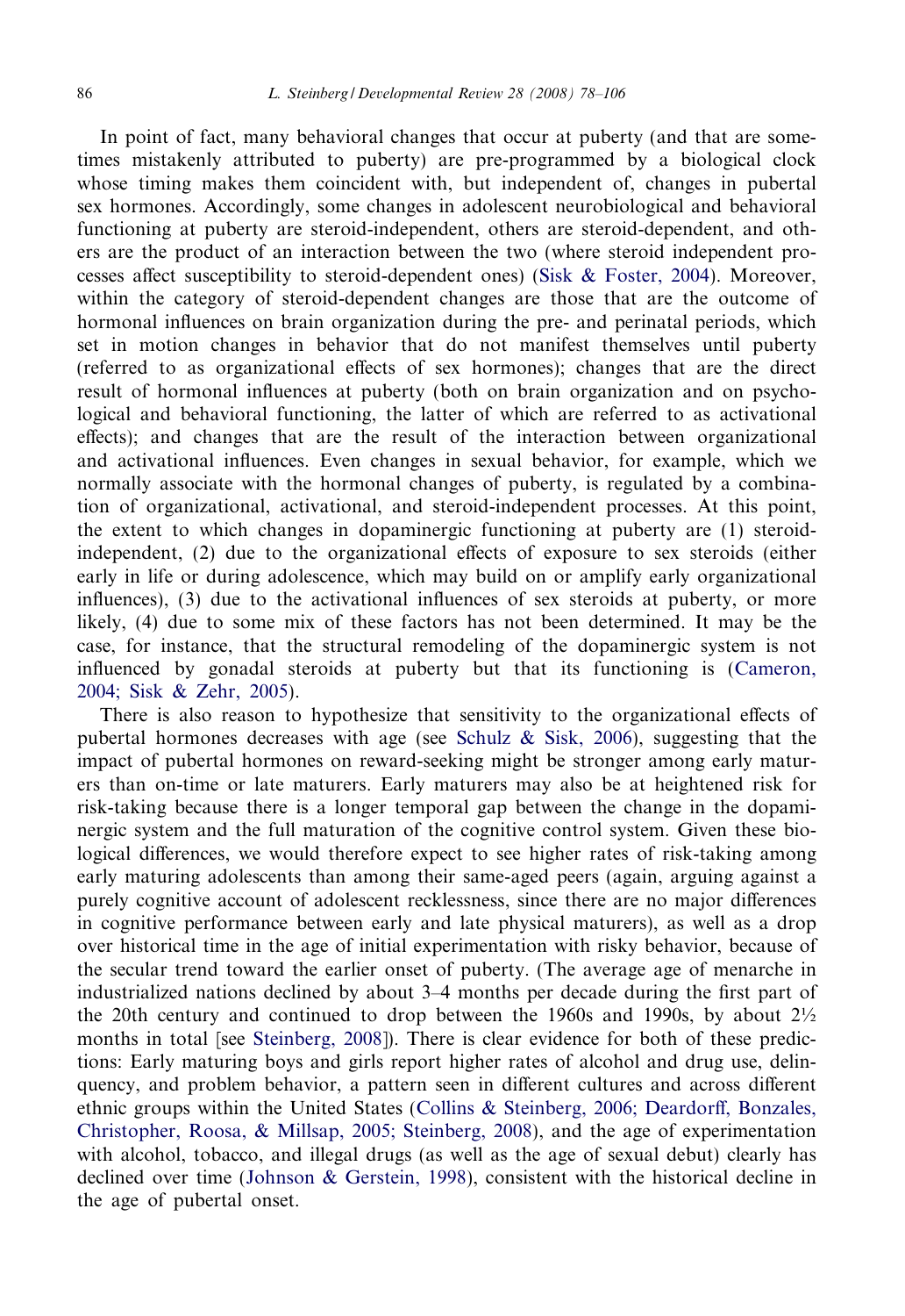#### Adolescent sensation-seeking and evolutionary adaptation

Although structural changes in the dopaminergic system that occur at puberty may not be directly due to the activational influences of pubertal hormones, it nevertheless makes good evolutionary sense that the emergence of some behaviors, such as sensation-seeking, occur around puberty, especially among males (among whom the dopaminergic remodeling is more pronounced, as noted earlier) (see also [Spear, 2000\)](#page-27-0). Sensation-seeking, because it involves ventures into uncharted waters, carries with it a certain degree of risk, but such risk-taking may be necessary in order to survive and facilitate reproduction. As Belsky and I have written elsewhere, ''The willingness to take risks, even life-threatening risks, might well have proved advantageous to our ancestors when refusing to incur such risk was in fact even more dangerous to survival or reproduction. However chancy running through a burning savannah or attempting to cross a swollen stream might have been, not doing so might have been even more risky" [\(Steinberg & Belsky, 1996, p. 96\)](#page-27-0). To the extent that individuals inclined to take such risks were differentially advantaged when it came to surviving and producing descendants who would themselves survive and reproduce in future generations, natural selection would favor the preservation of inclinations toward at least some risk-taking behavior during adolescence, when sexual reproduction begins.

In addition to promoting survival in inherently risky situations, risk-taking might also confer advantages, especially upon males, by means of dominance displays and through a process called ''sexual selection" ([Diamond, 1992](#page-24-0)). With respect to the dominance displays, being willing to take risks might well have been a tactic for achieving and maintaining dominance in social hierarchies. Such means of status attainment and maintenance might have been selected for not only because they contributed to obtaining for oneself and one's kin a disproportionate share of physical resources (e.g., food, shelter, clothing), but because they also increased reproductive opportunities by preventing other males from mating. To the extent that dominance displays mediate the link between risk-taking and reproduction, it makes good evolutionary sense to delay the increase in risk-taking until pubertal maturation has taken place, so that risk-takers are more adult-like in strength and appearance.

With respect to sexual selection, displays of sensation-seeking by males may have sent messages about their desirability as a sexual partner to prospective mates. It makes biological sense for males to engage in those behaviors that attract females and for females to choose males most likely to bear offspring with high prospects of surviving and reproducing themselves ([Steinberg & Belsky, 1996](#page-27-0)). In aboriginal societies that are studied by anthropologists to gain insight into the conditions under which human behavior evolved (e.g., the Ache in Venezuela; the Yamamano in Brazil; the !Kung in Africa), ''young men are constantly being assessed as prospects by those who might select them as husbands and lovers..." [\(Wilson & Daly, 1993, p. 99,](#page-28-0) emphasis in original). Moreover, ''prowess in hunting, warfare, and other dangerous activity is evidently a major determinant of young men's marriageability" ([Wilson & Daly, 1993, p. 98\)](#page-28-0). Readers skeptical of this evolutionary argument are reminded of the wealth of literary and cinematic allusions to the fact that adolescent girls find ''bad boys" sexually appealing. Even in contemporary society, there is empirical evidence that adolescent girls prefer and find more attractive dominant and aggressive boys (Pellegrini  $\&$  Long, [2003](#page-26-0)).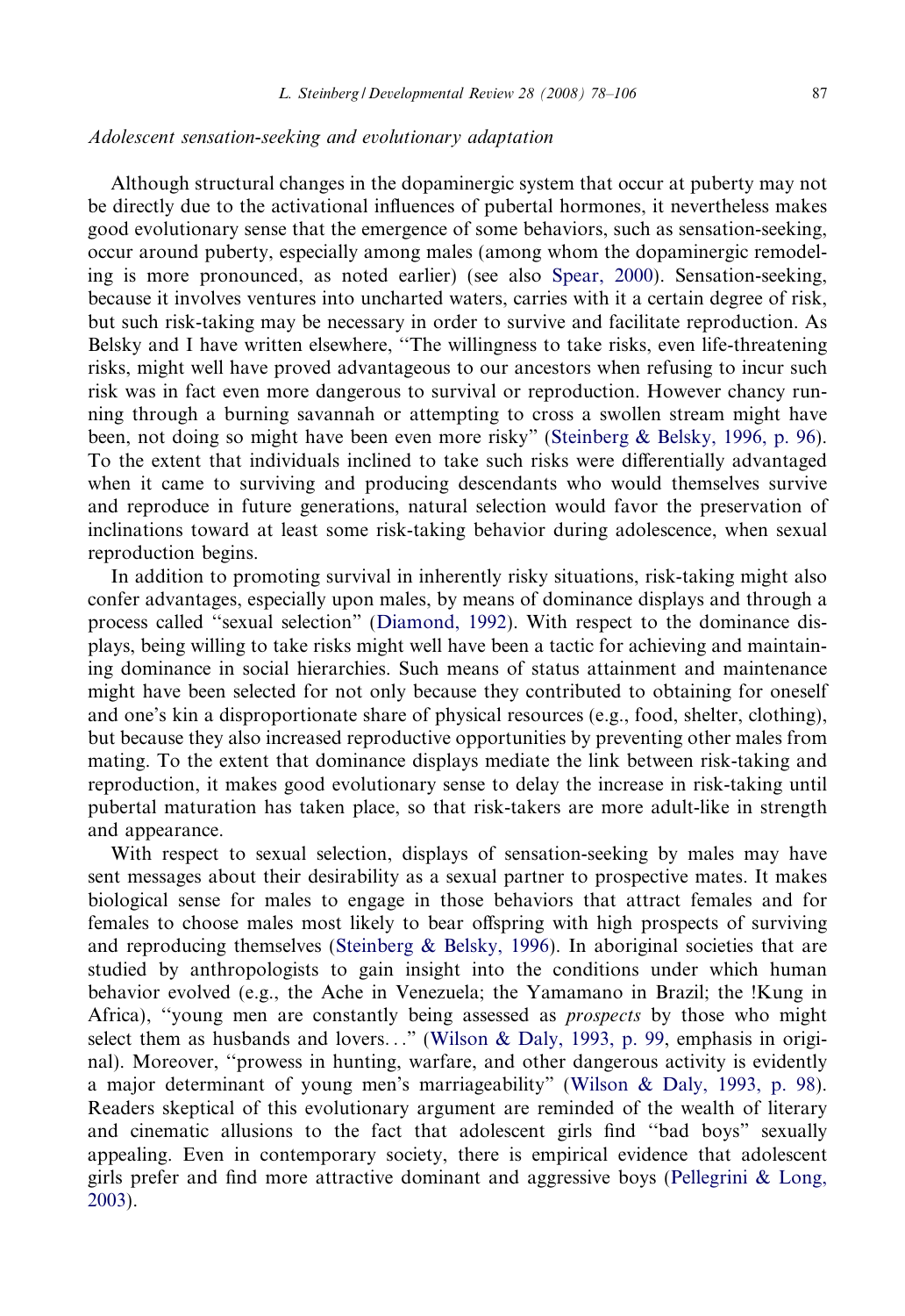#### 88 L. Steinberg / Developmental Review 28 (2008) 78–106

Although the notion that risk-taking is adaptive in adolescence makes more intuitive sense when applied to the analysis of male than female behavior, and although there is evidence that male adolescents engage in some forms of real-world risk-taking more frequently than females ([Harris, Jenkins, & Glaser, 2006\)](#page-25-0), sex differences in risk-taking are not always seen in laboratory studies of risk-taking (e.g., [Galvan, Hare, Voss, Glover,](#page-24-0) [& Casey, 2007\)](#page-24-0). Moreover, higher levels of risk-taking among adolescents versus adults have been reported in studies of females as well as males ([Gardner & Steinberg, 2005](#page-25-0)). The fact that the gender gap in real-world risk-taking appears to be narrowing [\(Byrnes,](#page-23-0) [Miller, & Schafer, 1999](#page-23-0)) and that imaging studies employing risk-taking paradigms do not find gender differences [\(Galvan et al., 2007](#page-24-0)) suggests that sex differences in risky behavior may mediated more by context than by biology.

## Changes in sensation seeking, risk-taking, and reward sensitivity in early adolescence

Several findings from a recent study my colleagues and I have conducted on age differences in capacities that likely affect risk-taking are consistent with the notion that early adolescence in particular is a time of important changes in individuals' inclinations toward and risk-taking (see [Steinberg, Cauffman, Woolard, Graham, & Banich, submitted for](#page-27-0) [publication](#page-27-0) for a description of the study). To my knowledge, this is one of the only studies of these phenomena with a sample that spans a wide enough age range (from 10 to 30 years) and is large enough  $(N = 935)$  to examine developmental differences across preadolescence, adolescence, and early adulthood. Our battery included a number of widelyused self-report measures, including the Benthin Risk Perception Measure ([Benthin, Slo](#page-23-0)[vic, & Severson, 1993\)](#page-23-0), the Barratt Impulsiveness Scale [\(Patton, Stanford, & Barratt,](#page-26-0) [1995\)](#page-26-0), and the Zuckerman Sensation-Seeking Scale ([Zuckerman, Eysenck, & Eysenck,](#page-28-0)  $1978$ ),<sup>1</sup> as well as several new ones developed for this project, including a measure of Future Orientation ([Steinberg et al., submitted for publication\)](#page-27-0) and a measure of Resis-tance to Peer Influence ([Steinberg & Monahan, 2007\)](#page-27-0). The battery also included numerous computer-administered performance tasks, including the Iowa Gambling Task, which measures reward sensitivity [\(Bechara, Damasio, Damasio, & Anderson, 1994](#page-23-0)); a Delay Discounting task, which measures relative preference for immediate versus delayed rewards ([Green, Myerson, & Ostaszewski, 1999\)](#page-25-0); and the Tower of London, which mea-sures planning ahead [\(Berg & Byrd, 2002](#page-23-0)).

We found a curvilinear relation between age and the extent to which individuals reported that the benefits outweighed the costs of various risky activities, such as having unprotected sex or riding in a car driven by someone who had been drinking, and between age and self-reported sensation seeking ([Steinberg, Albert et al., submitted for publica](#page-27-0)[tion\)](#page-27-0). Because our version of the Iowa Gambling Task permitted us to create independent measures of respondents' selection of decks that produced monetary gains versus their avoidance of decks that produced monetary losses, we could look separately at age differences in reward and punishment sensitivity. Interestingly, we found a curvilinear relation between age and reward sensitivity, similar to the pattern seen for risk preference and sen-

 $1$  Many of the items on the full Zuckerman scale appear to measure impulsivity, not sensation seeking (e.g., "I often do things on impulse.") Because we have a separate measure of impulsivity in our battery, we used only the Zuckerman items that clearly indexed thrill- or novelty-seeking (e.g., ''I sometimes like to do things that are a little frightening.").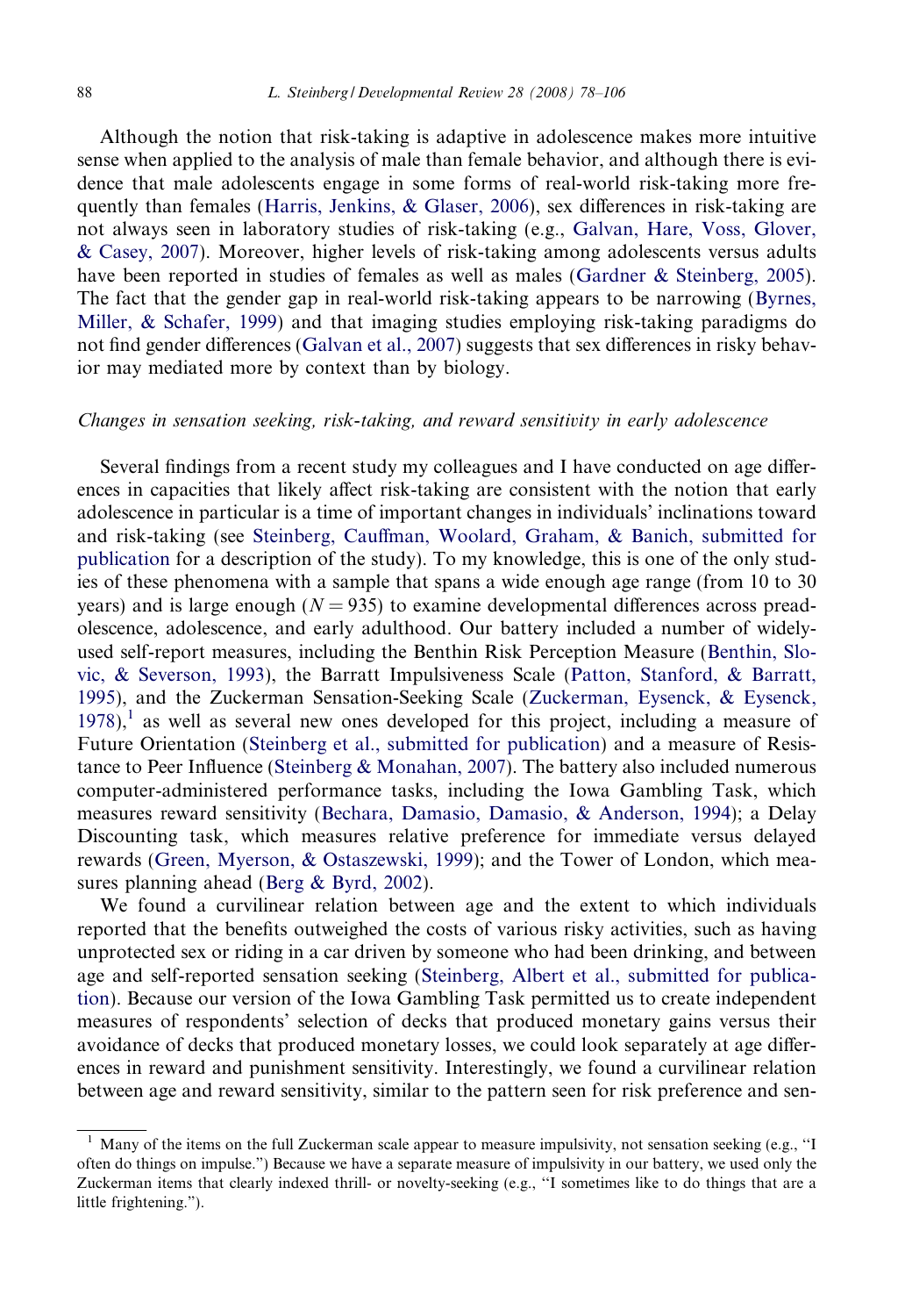sation-seeking, but not between age and punishment sensitivity, which increased linearly ([Cauffman et al., submitted for publication\)](#page-23-0). More specifically, scores on sensation-seeking, risk preference, and reward sensitivity all increased from age 10 until mid-adolescence (peaking somewhere between 13 and 16, depending on the measure) and declined thereafter. Preference for short-term rewards in the Delay Discounting task was greatest among the 12- to 13-year-olds ([Steinberg et al., submitted for publication](#page-27-0)), also consistent with heightened reward sensitivity around puberty. In contrast, scores on measures of other psychosocial phenomena, such as future orientation, impulse control, and resistance to peer influence, as well punishment sensitivity on the Iowa Gambling Task and planning on the Tower of London task, showed a linear increase over this same age period, suggesting that the curvilinear pattern observed with respect to sensation-seeking, risk preference, and reward sensitivity is not simply a reflection of more general psychosocial maturation. As I will explain, these two different patterns of age differences are consistent with the neurobiological model of developmental change in risk-taking I set forth in this article.

The increase in sensation-seeking, risk preference, and reward sensitivity between preadolescence and middle adolescence observed in our study is consistent with behavioral studies of rodents showing an especially significant increase in reward salience around the time of puberty (e.g., [Spear, 2000\)](#page-27-0). There is also evidence of a shift in the anticipation of consequences of risk-taking, with risky behavior more likely to be associated with the anticipation of negative consequences among children but with more positive consequences among adolescents, a developmental shift that is accompanied by an increase in activity in the nucleus accumbens during risk-taking tasks [\(Galvan et al., 2007\)](#page-24-0).

# Changes in neural oxytocin at puberty

The remodeling of the dopaminergic system is one of several important changes in synaptic organization that likely undergird the increase in risk-taking that takes place early in adolescence. Another important change in synaptic organization is more directly linked to the rise in gonadal hormones at puberty. In general, studies find that gonadal steroids exert a strong influence on memory for social information and on social bonding ([Nelson](#page-26-0) [et al., 2005\)](#page-26-0), and that these influences are mediated, at least in part, through the influence of gonadal steroids on the proliferation of receptors for oxytocin (a hormone that also functions as a neurotransmitter) in various limbic structures, including the amygdala and nucleus accumbens. Although most work on changes in oxytocin receptors at puberty has examined the role of estrogen (e.g., [Miller, Ozimek, Milner, & Bloom, 1989; Tribollet,](#page-26-0) [Charpak, Schmidt, Dubois-Dauphin, & Dreifuss, 1989](#page-26-0)), there is also evidence of similar effects of testosterone ([Chibbar, Toma, Mitchell, & Miller, 1990; Insel, Young, Witt, &](#page-23-0) [Crews, 1993](#page-23-0)). Moreover, in contrast to studies of gonadectomized rodents, which indicate few effects of gonadal steroids at puberty on dopamine receptor remodeling [\(Andersen](#page-22-0) [et al., 2002](#page-22-0)), experimental studies that manipulate gonadal steroids at puberty through post-gonadectomy administration of steroids indicate direct effects of estrogen and testosterone on oxytocin-mediated neurotransmission ([Chibbar et al., 1990; Insel et al., 1993\)](#page-23-0).

Oxytocin is perhaps best known for the role it plays in social bonding, especially with respect to maternal behavior, but it is also important in regulating the recognition and memory of social stimuli [\(Insel & Fernald, 2004; Winslow & Insel, 2004\)](#page-25-0). As Nelson et al. note, ''gonadal hormones have important effects on how structures within the [socio-emotional system] respond to social stimuli, and will ultimately influence the emo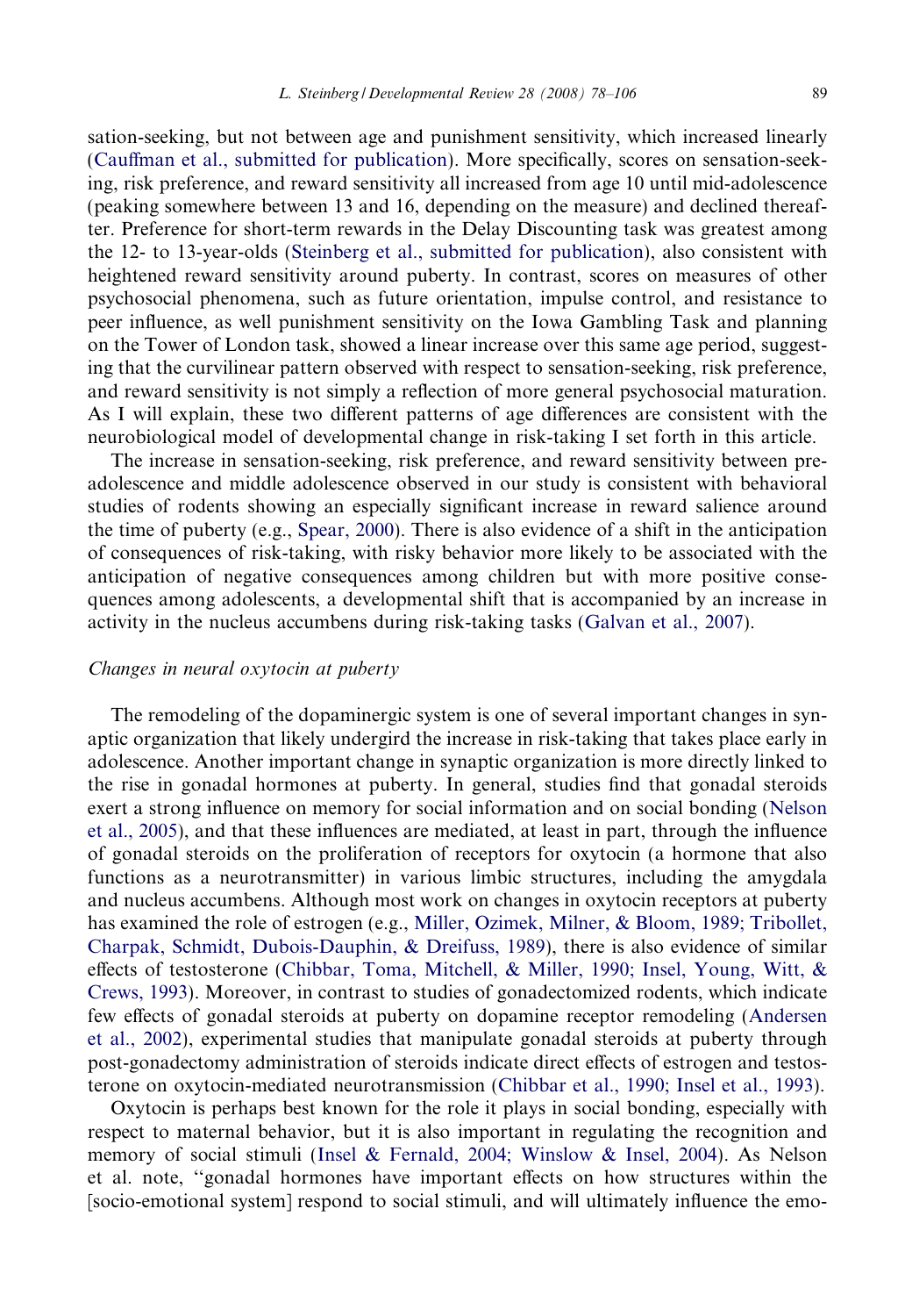tional and behavioral responses elicited by a social stimulus during adolescence" [\(2005, p.](#page-26-0) [167\)](#page-26-0). These hormonal changes help explain why, relative to children and adults, adolescents show especially heightened activation of limbic, paralimbic, and medial prefrontal areas in response to emotional and social stimuli, including faces with varying emotional expressions and social feedback. They also explain why early adolescence is a time of heightened awareness of others' opinions, so much so that adolescents often engage in ''imaginary audience" behavior, which involves having such a strong sense of self-consciousness that the teenager imagines that his or her behavior is the focus of everyone else's concern and attention. Feelings of self-consciousness increase during early adolescence, peak around age 15, and then decline [\(Ranking, Lane, Gibbons, & Gerrard, 2004](#page-26-0)). This rise and fall in self-consciousness has been attributed both to changes in hypothetical thinking ([Elkind, 1967](#page-24-0)) and to fluctuations in social confidence [\(Ranking et al., 2004](#page-26-0)), and although these may in fact be contributors to the phenomenon, the arousal of the socio-emotional network as a result of increases in pubertal hormones probably plays a role as well.

#### Peer influences on risk-taking

The proposed link between the proliferation of oxytocin receptors and increased risktaking in adolescence is not intuitively obvious; indeed, given the importance of oxytocin in maternal bonding, one might predict just the reverse (i.e., it would be disadvantageous for mothers to engage in risky behavior while caring for highly dependent offspring). My argument is not that the increase in oxytocin leads to risk-taking, however, but that it leads to an increase in the salience of peer relations, and that this increase in the salience of peers plays a role in encouraging risky behavior.

The heightened attentiveness to social stimuli that results as a consequence of puberty is particularly important in understanding adolescent risk-taking. One of the hallmarks of adolescent risk-taking is that it is far more likely than that of adults to occur in groups. The degree to which an adolescent's peers use alcohol or illicit drugs is one of the strongest, if not the single strongest, predictors of that adolescent's own substance use ([Chassin](#page-23-0) [et al., 2004](#page-23-0)). Research on automobile accidents indicates that the presence of same-aged passengers in a car driven by an adolescent driver significantly increases the risk of a serious accident [\(Simons-Morton, Lerner, & Singer, 2005\)](#page-27-0). Adolescents are more likely to be sexually active when their peers are ([DiBlasio & Benda, 1992; East, Felice, & Morgan,](#page-24-0) [1993; Udry, 1987\)](#page-24-0) and when they *believe* that their friends are sexually active, whether or not their friends actually are ([Babalola, 2004; Brooks-Gunn & Furstenberg, 1989; DiIo](#page-23-0)[rio et al., 2001; Prinstein, Meade, & Cohen, 2003](#page-23-0)). And statistics compiled by the Federal Bureau of Investigation show quite compellingly that adolescents are far more likely than adults to commit crimes in groups than by themselves [\(Zimring, 1998\)](#page-28-0).

There are several plausible explanations for the fact that adolescent risk-taking often occurs in groups. The relatively greater prevalence of group risk-taking observed among adolescents may stem from the fact that adolescents simply spend more time in peer groups than adults do [\(Brown, 2004](#page-23-0)). An alternative view is that the presence of peers activates the same neural circuitry implicated in reward processing, and that this impels adolescents toward greater sensation seeking. In order to examine whether the presence of peers plays an especially important role in risk-taking during adolescence, we conducted an experiment in which adolescents (mean age 14), youths (mean age 20), and adults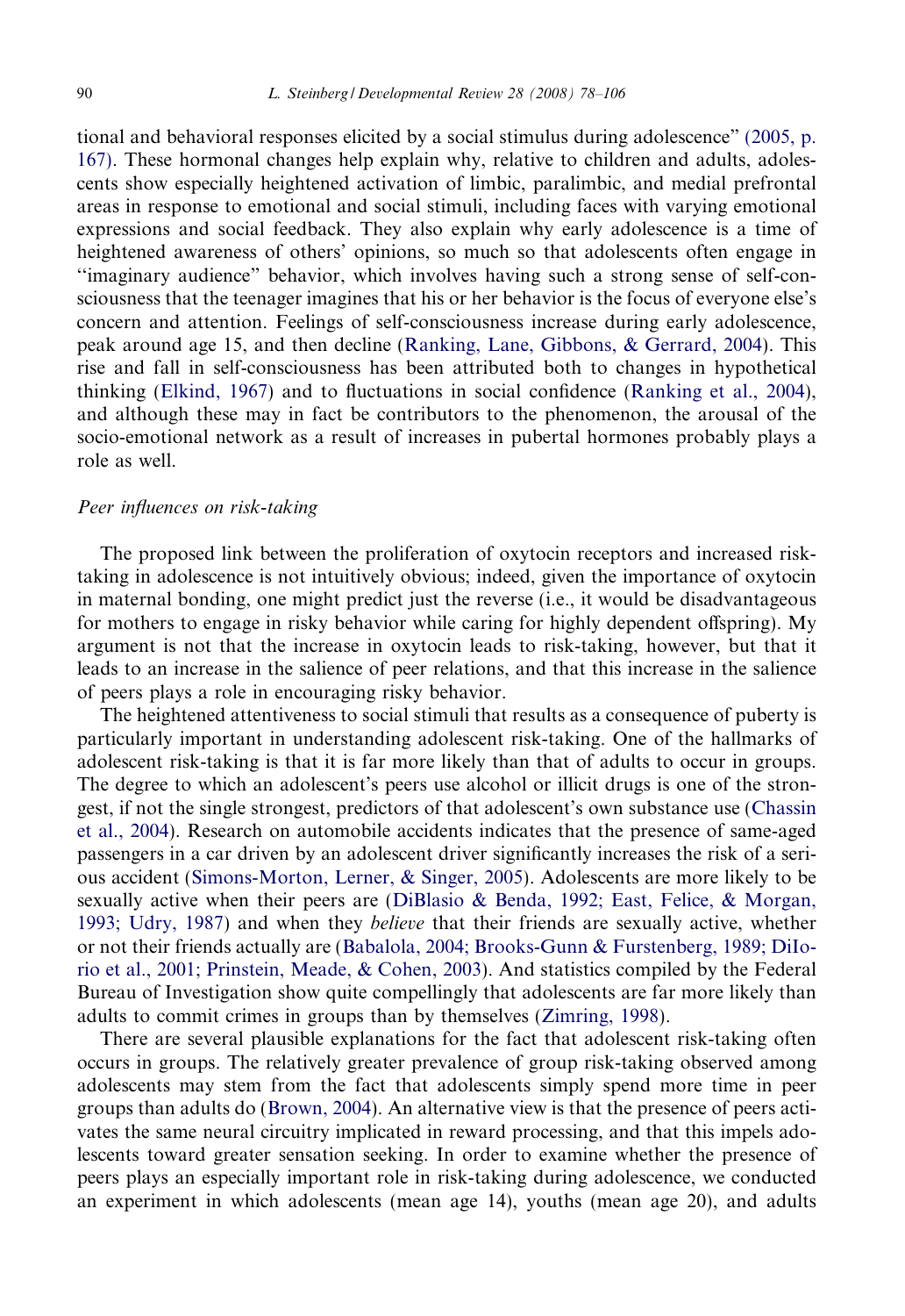(mean age 34) were randomly assigned to complete a battery of computerized tasks under one of two conditions: alone or in the presence of two friends [\(Gardner & Steinberg, 2005\)](#page-25-0). One of the tasks included in this study was a video driving game that simulates the situation in which one is approaching an intersection, sees a traffic light turn yellow, and tries to decide whether to stop or proceed through the intersection. In the task, a moving car is on the screen, and a yellow traffic light appears, signaling that at some point soon, a wall will appear and the car will crash. Loud music is playing in the background. As soon as the yellow light appears, participants must decide whether to keep driving or apply the brakes. Participants are told that the longer they drive, the more points they earn but that if the car crashes into the wall, all the points that have been accumulated are lost. The amount of time that elapses between the appearance of the light and the appearance of the wall is varied across trials, so there is no way to anticipate when the car will crash. Individuals who are more inclined to take risks in this game drive the car longer than those who are more risk averse. When subjects were alone, levels of risky driving were comparable across the three age groups. However, the presence of friends doubled risk-taking among the adolescents, increased it by fifty percent among the youths, but had no effect on the adults, a pattern that was identical among both males and females (not surprisingly, we did find a main effect for sex, with males taking more risks than females). The presence of peers also increased individuals' stated willingness to behave in an antisocial fashion significantly more among younger than older subjects, again, among both males and females.

Further evidence that the impact of peers on adolescent risk-taking may be neurally mediated by heightened activation of the socioemotional network comes from some pilot work we have conducted with two male 19-year-old subjects [\(Steinberg & Chein, 2006\)](#page-27-0). In this work, we collected fMRI data while the subjects performed an updated version of the driving task, in which they encountered a series of intersections with traffic lights that turned yellow and had to decide whether to attempt to drive through the intersection (which would increase their reward if they made it through safely but decrease it if they crashed into an approaching car) or apply the brakes (which would decrease their reward but not as much as if they crashed the car). As in the Gardner and [Steinberg \(2005\)](#page-27-0) study, subjects came to the lab with two friends, and we manipulated the peer context by having the peers either present in the magnet control room (viewing the subject's behavior on an external computer monitor and receiving a share of the subject's monetary incentives) or moved to an isolated room. Subjects performed two runs of the driving task in the peerpresent condition, and two in the peer-absent condition; in the peer-present condition, they were told that their friends would be watching, and in the peer-absent condition, they were told that their friends would not be able to see their performance. Behavioral data collected from subjects in the scanner indicated an increase in risk-taking in the presence of peers that was similar in magnitude to that observed in the earlier study, as evidenced by an increase in the number of crashes and concomitant decrease in the frequency of braking when the traffic lights turned yellow.

Examination of the fMRI data indicated that the presence of peers activated certain regions that were not activated when the driving game was played in the peer-absent condition. As expected, regardless of peer condition, decisions in the driving task elicited a widely distributed network of brain regions including prefrontal and parietal association cortices (regions linked to cognitive control and reasoning). But in the peer-present condition, we also saw increased activity in the medial frontal cortex, left ventral striatum (primarily in the accumbens), left superior temporal sulcus, and left medial temporal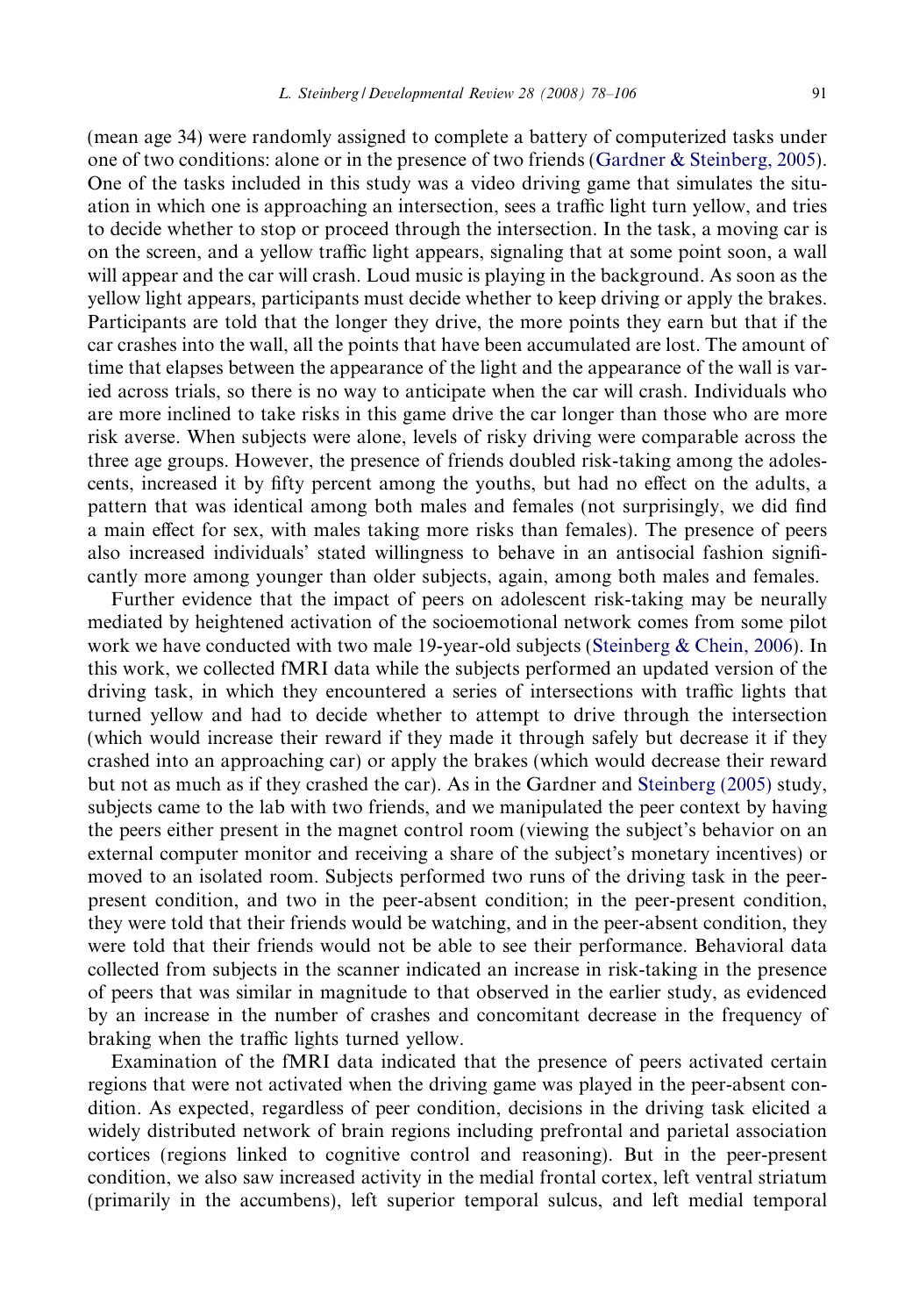structures. In other words, the presence of peers activated the socio-emotional network and led to more risky behavior. This is pilot work, of course, so it is important to be very cautious in its interpretation. But the fact that the presence of peers activated the same circuitry that is activated by exposure to reward is consistent with the notion that peers may actually make potentially rewarding—and potentially risky—activities even more rewarding. In adolescence, then, more might not only be merrier—more may also be riskier.

# Summary: Arousal of the socio-emotional system at puberty

In summary, there is strong evidence that the pubertal transition is associated with a substantial increase in sensation-seeking that is likely due to changes in reward salience and reward sensitivity resulting from a biologically-driven remodeling of dopaminergic pathways in what I have called the socio-emotional brain system. This neural transformation is accompanied by a significant increase in oxytocin receptors, also within the socioemotional system, which in turn heightens adolescents' attentiveness to, and memory for, social information. As a consequence of these changes, relative to prepubertal individuals, adolescents who have gone through puberty are more inclined to take risks in order to gain rewards, an inclination that is exacerbated by the presence of peers. This increase in reward-seeking is most apparent during the first half of the adolescent decade, has its onset around the onset of puberty, and likely peaks sometime around age 15, after which it begins to decline. Behavioral manifestations of these changes are evident in a wide range of experimental and correlational studies using a diverse array of tasks and self-report instruments, are seen across many mammalian species, and are logically linked to welldocumented structural and functional changes in the brain.

This set of assertions must be tempered, however, in view of the absence of direct evidence in humans that link the biology with the behavior. As noted earlier, the fact that particular sets of neurobiological and behavioral changes occur concurrently in development can only be taken as suggestive of a connection between them. More research that simultaneously examines brain structure function and its relation to risky behavior, either in studies of age differences or in studies of individual differences, is much needed.

It also is important to emphasize that, although the increase in sensation-seeking observed in early adolescence may be maturationally driven, all individuals do not manifest this inclination in the form of dangerous, harmful, or reckless behavior. As [Dahl](#page-24-0) [notes, ''For some adolescents, this tendency to activate strong emotions and this affinity](#page-24-0) [for excitement can be subtle and easily managed. In others these inclinations toward](#page-24-0) [high-intensity feelings can lead to emotionally-charged and reckless adolescent behaviors](#page-24-0) [and at times to impulsive decisions by \(seemingly\) intelligent youth that are completely](#page-24-0) [outrageous](#page-24-0)" [\(2004, p. 8\).](#page-24-0) Presumably, many factors moderate and modulate the translation of sensation seeking into risky behavior, including maturational timing (i.e., with early maturers at greater risk), opportunities to engage in antisocial risk-taking (e.g., the degree to which adolescents' behavior is monitored by parents and other adults, the availability of alcohol and drugs, and so forth), and temperamental predispositions that may amplify or attenuate tendencies to engage in potentially dangerous activities. Individuals who are behaviorally inhibited by nature, prone to high levels of anxiety, or especially fearful would be expected to shy away from harmful activities. For example, a recent follow-up of adolescents who had been highly reactive as infants (i.e., exhibiting high motor activity and frequent crying) found them to be significantly more nervous, introverted, and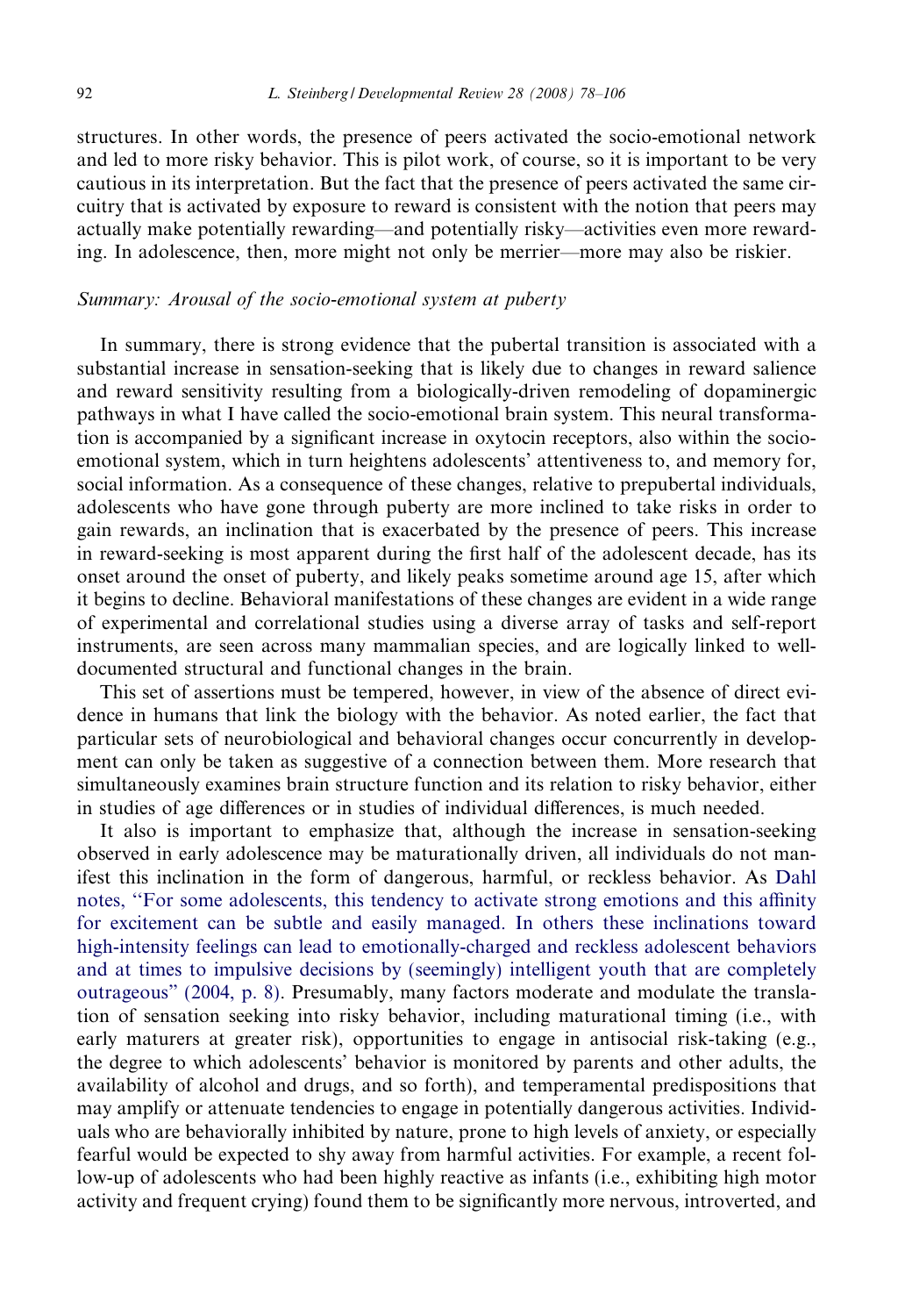morose than their counterparts who had been low-reactive ([Kagan, Snidman, Kahn, &](#page-25-0) [Towsley, 2007\)](#page-25-0).

#### Why does risk-taking decline between adolescence and adulthood?

There are two plausible neurobiological processes that may help account for the decline in risky behavior that occurs between adolescence and adulthood. The first, which has received only scant attention, is that further changes in the dopaminergic system, or in reward processing that is mediated by some other neurotransmitter, take place in late adolescence that alter reward sensitivity, and, in turn, diminish reward-seeking. Little is known about changes in reward seeking after adolescence, however, and there remain inconsistencies in the literature with respect to age differences in reward sensitivity after adolescence (cf. [Bjork et al., 2004; Ernst et al., 2005; Galvan et al., 2006\)](#page-23-0), likely due to methodological differences between studies in the manipulation of reward salience (e.g., whether the comparison of interest is in reward versus cost or among rewards of different magnitudes) and whether the task involves the anticipation or actual receipt of the reward. Nevertheless, studies of age differences in sensation seeking (in addition to our own) show a decrease in this tendency after age 16 [\(Zuckerman et al., 1978](#page-28-0)), and there is some behavioral evidence [\(Millstein & Halpern-Felsher, 2002\)](#page-26-0) suggesting that adolescents may be more sensitive than adults to variation in rewards and comparably or even less sensitive to variation in costs, a pattern borne out in our Iowa Gambling Task data ([Cauffman](#page-23-0) [et al., submitted for publication\)](#page-23-0).

A more likely (although not mutually exclusive) cause of the decline in risky activity after adolescence concerns the development of self-regulatory capacities that occurs over the course of adolescence and during the 1920s. Considerable evidence suggests that higher level cognition, including the uniquely human capacities for abstract reasoning and deliberative action, is supported by a recently evolved brain system including the lateral prefrontal and parietal association cortices and parts of the anterior cingulate cortex to which they are highly interconnected. The maturation of this cognitive control system during adolescence is likely a primary contributor to the decline in risk-taking seen between adolescence and adulthood. This account is consistent with a growing body of work on structural and functional changes in the prefrontal cortex, which plays a substantial role in self-regulation, and in the maturation of neural connections between the prefrontal cortex and the limbic system, which permits the better coordination of emotion and cognition. These changes permit the individual to put the brakes on impulsive sensation-seeking behavior and to resist the influence of peers, which, together, should diminish risk-taking.

# Structural maturation of the cognitive control system

Three important changes in brain structure during adolescence are now well-documented (see [Paus, 2005,](#page-26-0) for a summary). First, there is a decrease in gray matter in prefrontal regions of the brain during adolescence, reflective of synaptic pruning, the process through which unused neuronal connections are eliminated. This elimination of unused neuronal connections occurs mainly during preadolescence and early adolescence, the period during which major improvements in basic information processing and logical reasoning are seen [\(Keating, 2004; Overton, 1990](#page-25-0)), consistent with the timetable for synaptic pruning in the prefrontal cortex, most of which is complete by mid-adolescence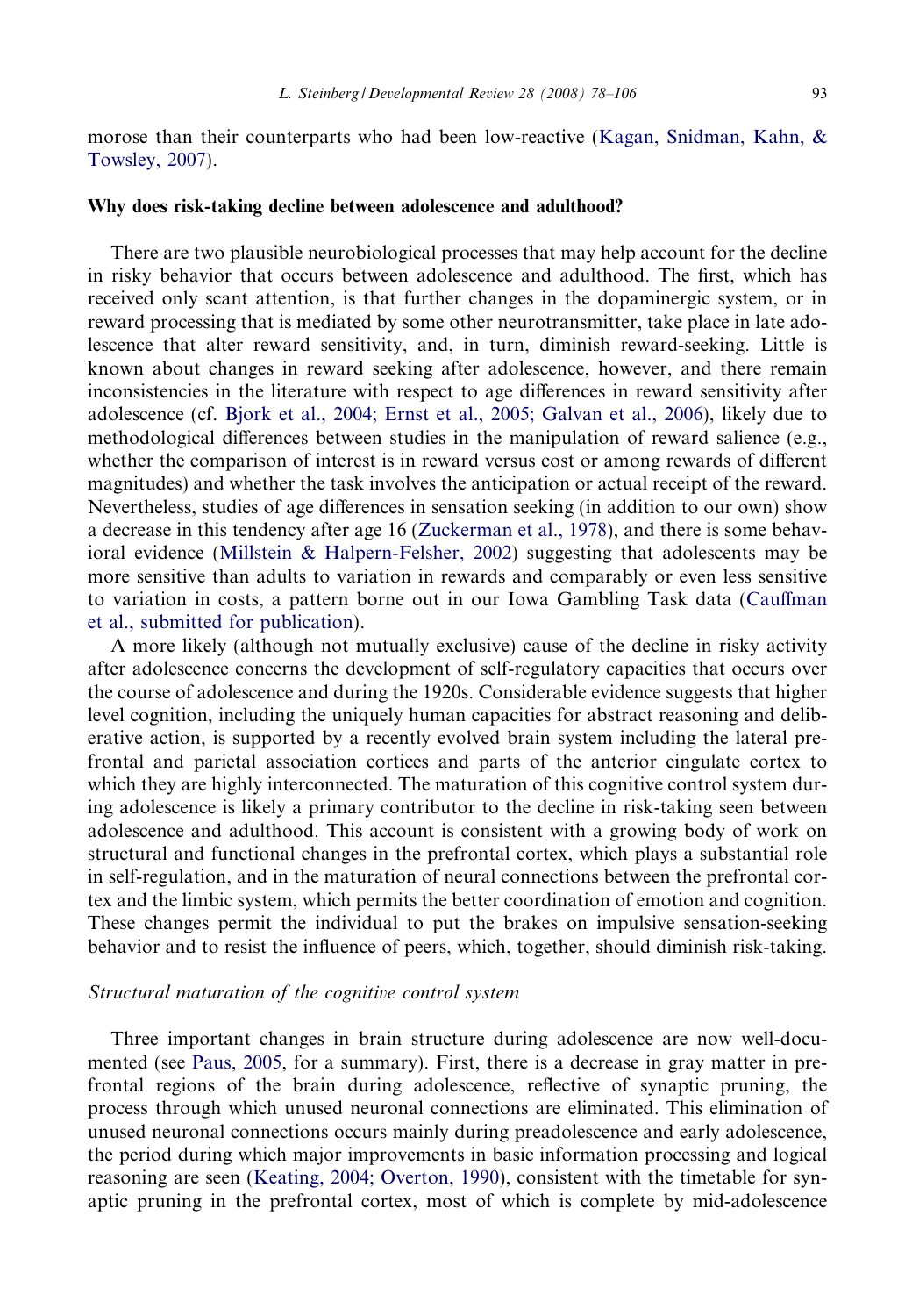[\(Casey, Tottenham, Liston, & Durston, 2005;](#page-23-0) see also [Casey, Getz, & Galvan, 2008, this](#page-23-0) [issue](#page-23-0)). Although some improvements in these cognitive capacities continue until age 20 or so [\(Kail, 1991, 1997\)](#page-25-0), changes after mid-adolescence are very modest in magnitude and tend to be seen mainly in studies employing relatively demanding cognitive tasks on which performance is facilitated by greater connectivity among cortical areas, permitting more efficient processing (see below). In our study of capacities related to risk-taking described earlier, we saw no improvement in basic cognitive processes, such as working memory or verbal fluency, after age 16 [\(Steinberg, Cauffman et al. submitted for publication](#page-27-0)).

Second, there is an increase in white matter in these same regions, reflective of myelination, the process through which nerve fibers become sheathed in myelin, a fatty substance that provides a sort of insulation of the neural circuitry. Unlike the synaptic pruning of the prefrontal areas, which takes place early adolescence, myelination is ongoing well into the second decade of life and perhaps beyond [\(Lenroot et al., 2007\)](#page-25-0). Improved connectivity within the prefrontal cortex should be associated with subsequent improvements in higher-order functions subserved by multiple prefrontal areas, including many aspects of executive function, such as response inhibition, planning ahead, weighing risks and rewards, and the simultaneous consideration of multiple sources of information. In contrast to our findings with respect to basic information processing, which showed no maturation beyond age 16, we found continued improvement beyond this age in self-reported future orientation (which increased through age 18) and in planning (as indexed by the amount of time subjects waited before making their first move on the Tower of London task, which increased not only through adolescence but through the early 20s).

Generally speaking, performance on tasks that activate the frontal lobes continues to improve through middle adolescence (until about age 16 on tasks of moderate difficulty), in contrast to performance on tasks that activate more posterior brain regions, which reaches adult levels by the end of preadolescence [\(Conklin, Luciana, Hooper, & Yarger,](#page-24-0) [2007\)](#page-24-0). Improved executive function in adolescence is reflected in better performance with age on tasks known to activate the dorsolateral prefrontal cortex, such as relatively difficult tests of spatial working memory ([Conklin et al., 2007](#page-24-0)) or especially challenging tests of response inhibition [\(Luna et al., 2001](#page-25-0)); and the ventromedial prefrontal cortex, such as the Iowa Gambling Task [\(Crone & van der Molen, 2004; Hooper, Luciana, Conklin, & Yar](#page-24-0)[ger, 2004\)](#page-24-0). Although some tests of executive function simultaneously activate both the dorsolateral and ventromedial regions, there is some evidence that the maturation of these regions may take place along somewhat different timetables, with performance on exclusively ventromedial tasks reaching adult levels somewhat earlier than performance on exclusively dorsolateral tasks ([Conklin et al., 2007; Hooper et al., 2004\)](#page-24-0). In one recent study of age differences in cognitive performance using tasks known to differentially activate these two prefrontal regions, there was age-related improvement into middle adolescence on both types of tasks, but there were no significant correlations between performance on the ventromedial and dorsolateral tasks, suggesting that maturation of the ventromedial prefrontal cortex may be a developmentally distinct process from the maturation of the dorsolateral prefrontal cortex ([Hooper et al., 2004\)](#page-25-0). Performance on especially difficult tasks known to activate dorsolateral areas continues to improve during late adolescence ([Crone, Don](#page-24-0)[ohue, Honomichl, Wendelken, & Bunge, 2006; Luna et al., 2001](#page-24-0)).

Third, as evidenced in the proliferation of projections of white matter tracts across different brain regions, there is an increase not only in connections among cortical areas (and between different areas of the prefrontal cortex), but between cortical and subcortical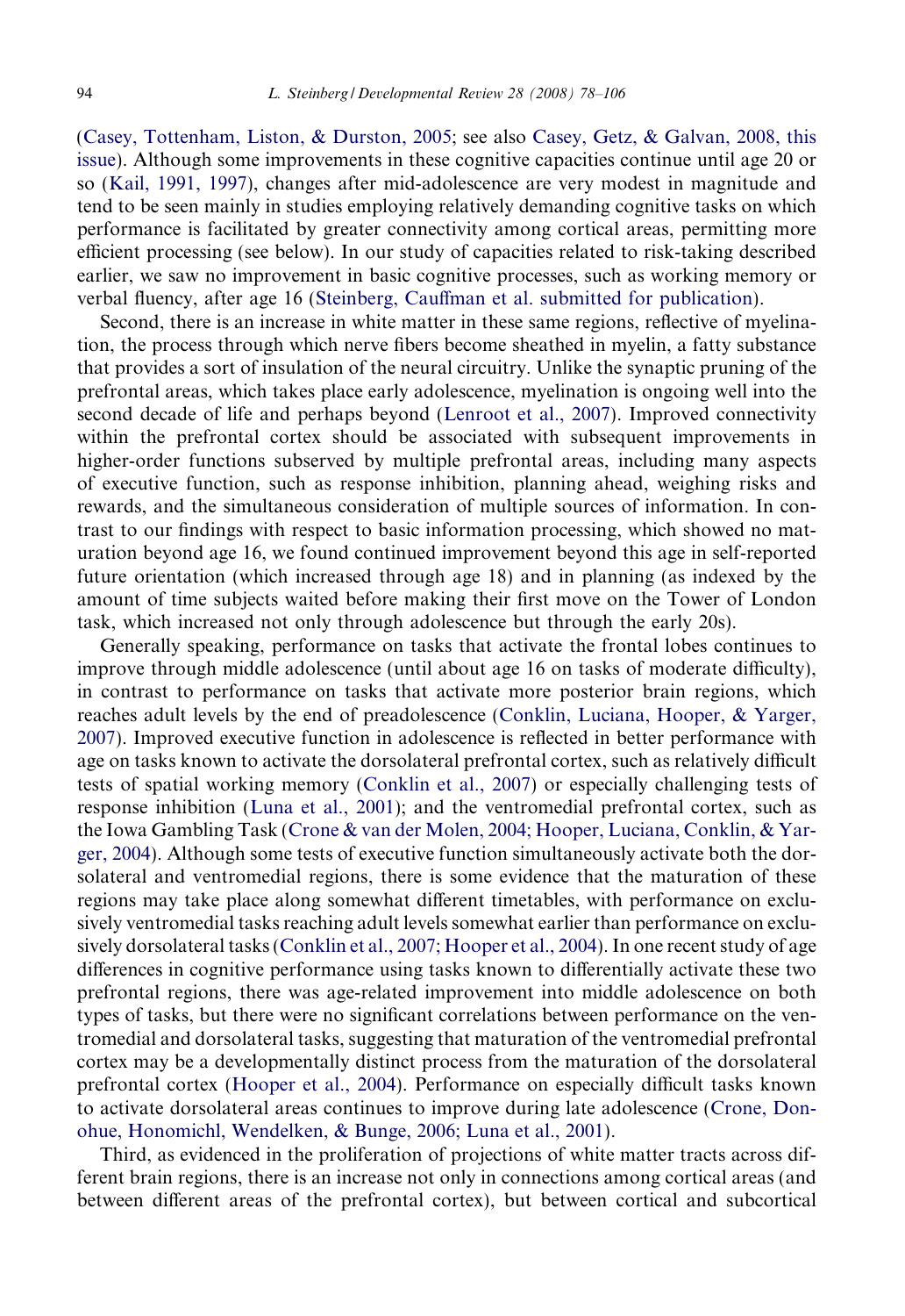areas (and, especially, between the prefrontal regions and the limbic and paralimbic areas, including the amygdala, nucleus accumbens, and hippocampus) ([Eluvathingal, Hasan,](#page-24-0) [Kramer, Fletcher, & Ewing-Cobbs, 2007\)](#page-24-0). This third anatomical change should be associated with improved coordination of affect and cognition, and reflected in improved emotion regulation, facilitated by the increased connectivity of regions important in the processing of emotional and social information (e.g., the amygdala, ventral striatum, orbitofrontal cortex, medial prefrontal cortex, and superior temporal sulcus) and regions important in cognitive control processes (e.g., the dorsolateral prefrontal cortex, anterior and posterior cingulate, and temporo-parietal cortices). Consistent with this, we found increases in self-reported impulse control through the mid-20s ([Steinberg, Albert et al.,](#page-27-0) [submitted for publication](#page-27-0)).

# Functional changes in the cognitive control system

Functional studies of brain development in adolescence are largely consistent with the findings from structural studies and from studies of cognitive and psychosocial development. Several overarching conclusions can be drawn from this research. First, studies point to a gradual development of cognitive control mechanisms over the course of adolescence and early adulthood, consistent with the anatomical changes in the dorsolateral prefrontal cortex described earlier. Imaging studies examining performance on tasks requiring cognitive control (e.g., Stroop, flanker tasks, Go-No/Go, antisaccade) have shown that adolescents tend to recruit the network less efficiently than do adults, and that regions whose activity correlates with task performance (i.e., cognitive control areas) become more focally activated with age ([Durston et al., 2006](#page-24-0)). It has been suggested that this increasingly focal engagement of cognitive control areas reflects a strengthening of connections within the control network, and of its projections to other regions (a claim consistent with data on increased connectivity among cortical areas with development; [Liston et al., 2006\)](#page-25-0).

Improved performance on cognitive control tasks between childhood and adulthood is accompanied by two different functional changes: Between childhood and adolescence, there appears to be an increase in activation of the dorsolateral prefrontal cortex [\(Adle](#page-22-0)[man et al., 2002; Casey, Giedd, & Thomas, 2000; Durston et al., 2002; Luna et al.,](#page-22-0) [2001; Tamm, Menon, & Reiss, 2002](#page-22-0)), consistent with the synaptic pruning and myelination of this region at this time. The period between adolescence and adulthood, in contrast, appears to be one of fine-tuning (rather than one characterized by an overall increase or decrease in activation; [Brown et al., 2005](#page-23-0)), presumably facilitated by the more extensive connectivity within and across brain areas ([Crone et al., 2006; Luna et al., 2001\)](#page-24-0). For example, imaging studies using tasks in which individuals are asked to inhibit a ''prepotent" response, like trying to look away from, rather than toward, a point of light (an antisaccade task), have shown that adolescents tend to recruit the cognitive control network less selectively and efficiently than do adults, perhaps overtaxing the capacity of the regions they activate ([Luna et al., 2001](#page-25-0)). In essence, whereas the advantage that adolescents have over children in cognitive control inheres in the maturation of brain regions implicated in executive function (mainly, dorsolateral prefrontal cortex), the reasons the cognitive control system of adults is more effective than that of adolescents may be because adults' brains evince more differentiated activation in response to different task demands. This would be consistent with the notion that performance on relatively basic tests of exec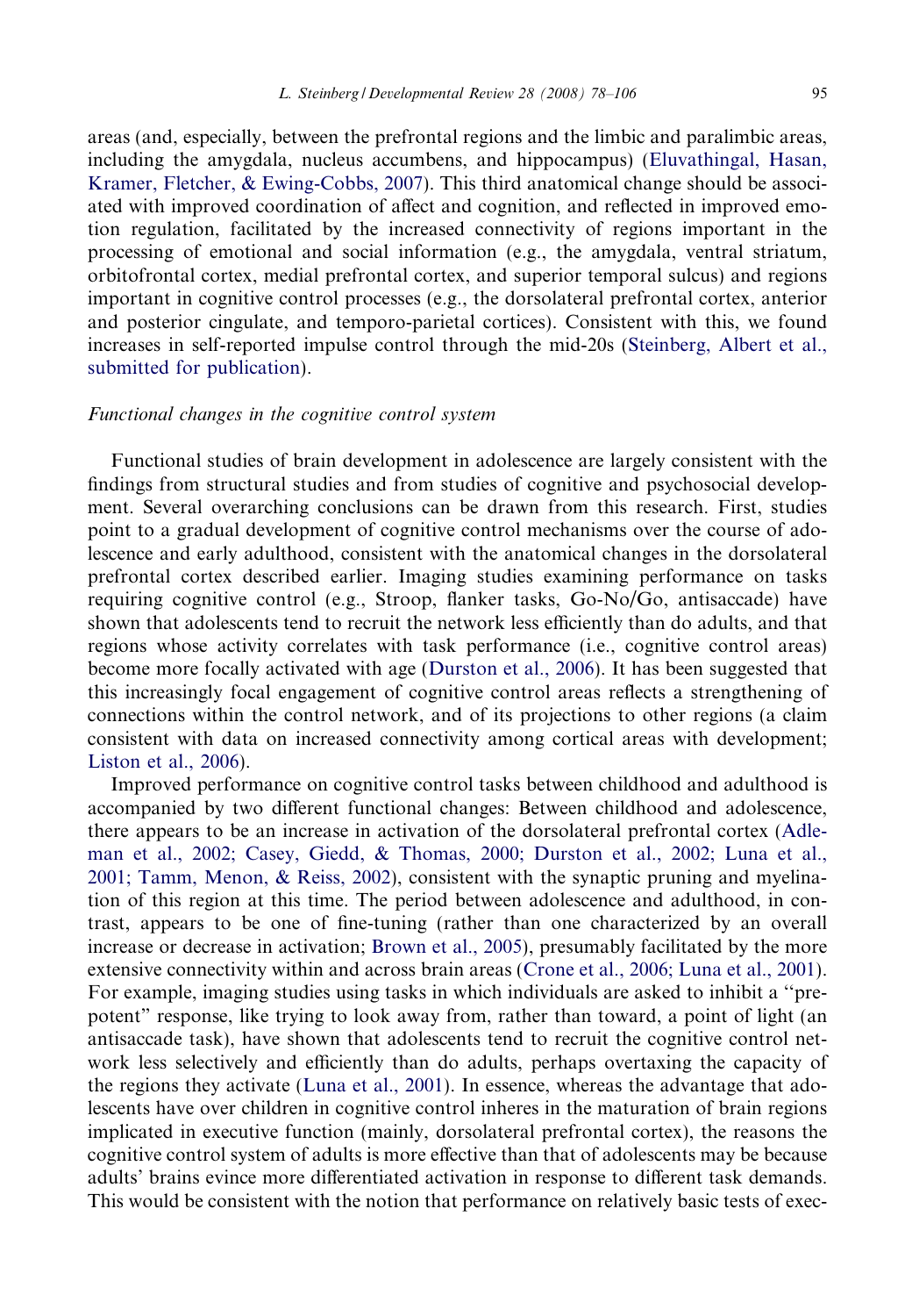utive processing reaches adult levels around age 16, whereas performance of especially challenging tasks, which may require more efficient activation, continues to improve in late adolescence.

While the cognitive control network is clearly implicated in reasoning and decisionmaking, several recent findings suggest that decision-making is often governed by a competition between this network and the socio-emotional network [\(Drevets & Raichle, 1998](#page-24-0)). This competitive interaction has been implicated in a wide range of decision-making contexts, including drug use ([Bechara, 2005; Chambers et al., 2003\)](#page-23-0), social decision processing [\(Sanfey, Rilling, Aronson, Nystrom, & Cohen, 2003\)](#page-27-0), moral judgments ([Greene, Nystrom,](#page-25-0) [Engell, Darley, & Cohen, 2004\)](#page-25-0), and the valuation of alternative rewards and costs [\(Ernst](#page-24-0) [et al., 2004; McClure, Laibson, Loewenstein, & Cohen, 2004\)](#page-24-0), as well as in an account of adolescent risk-taking ([Chambers et al., 2003\)](#page-23-0). In each instance, impulsive or risky choices are presumed to arise when the socio-emotional network dominates the cognitive control network. More specifically, risk-taking is more likely when the socio-emotional network is relatively more activated or when processes mediated by the cognitive control network are disrupted. For example, [McClure et al. \(2004\)](#page-26-0) have shown that decisions reflecting a preference for smaller immediate rewards over larger delayed rewards are associated with relatively increased activation of the ventral striatum, orbitofrontal cortex, and medial prefrontal cortex, all regions linked to the socio-emotional network, whereas regions implicated in cognitive control (dorsolateral prefrontal cortex, parietal areas) are engaged equivalently across decision conditions. Similarly, two recent studies ([Ernst et al., 2004;](#page-24-0) [Matthews, Simmons, Lane, & Paulus, 2004](#page-24-0)) show that increased activity in regions of the socio-emotional network (ventral striatum, medial prefrontal cortex) predicts the selection of comparatively risky (but potentially highly rewarding) choices over more conservative choices. Finally, one recent experimental study found that transient disruption of right dorsolateral prefrontal cortical function via transcranial magnetic stimulation (i.e., disruption of a region known to be crucial to cognitive control) increased risk-taking in a gambling task [\(Knoch et al., 2006](#page-25-0)).

# Coordination of cortical and subcortical functioning

A second, but less well documented, change in brain function during adolescence involves the increasing involvement of multiple brain regions in tasks involving the processing of emotional information (e.g., facial expressions, emotionally arousing stimuli). Although it has been widely reported that adolescents show significantly greater limbic activity than adults when exposed to emotional stimuli (which is popularly interpreted as evidence for adolescents' ''emotionality"), this is not consistently the case. In some such studies adolescents do show a tendency toward relatively more limbic activation than adults (e.g., [Baird et al., 1999; Killgore & Yurgelun-Todd, 2007\)](#page-23-0), but in others, adolescents show relatively more prefrontal activation (e.g., [Baird, Fugelsang, & Bennett, 2005; Nel](#page-23-0)[son et al., 2003](#page-23-0)). Much depends on the stimuli used, whether the stimuli are presented explicitly or subliminally, and the specific instructions given to the participant (e.g., whether the participant is asked to pay attention to the emotion or to pay attention to some other aspect of the stimulus material). A more cautious reading of this literature is not that adolescents are unequivocally more prone than adults to activation of subcortical brain systems when presented with emotional stimuli (or that they are more ''emotional"), but that they may be less likely to activate multiple cortical and subcortical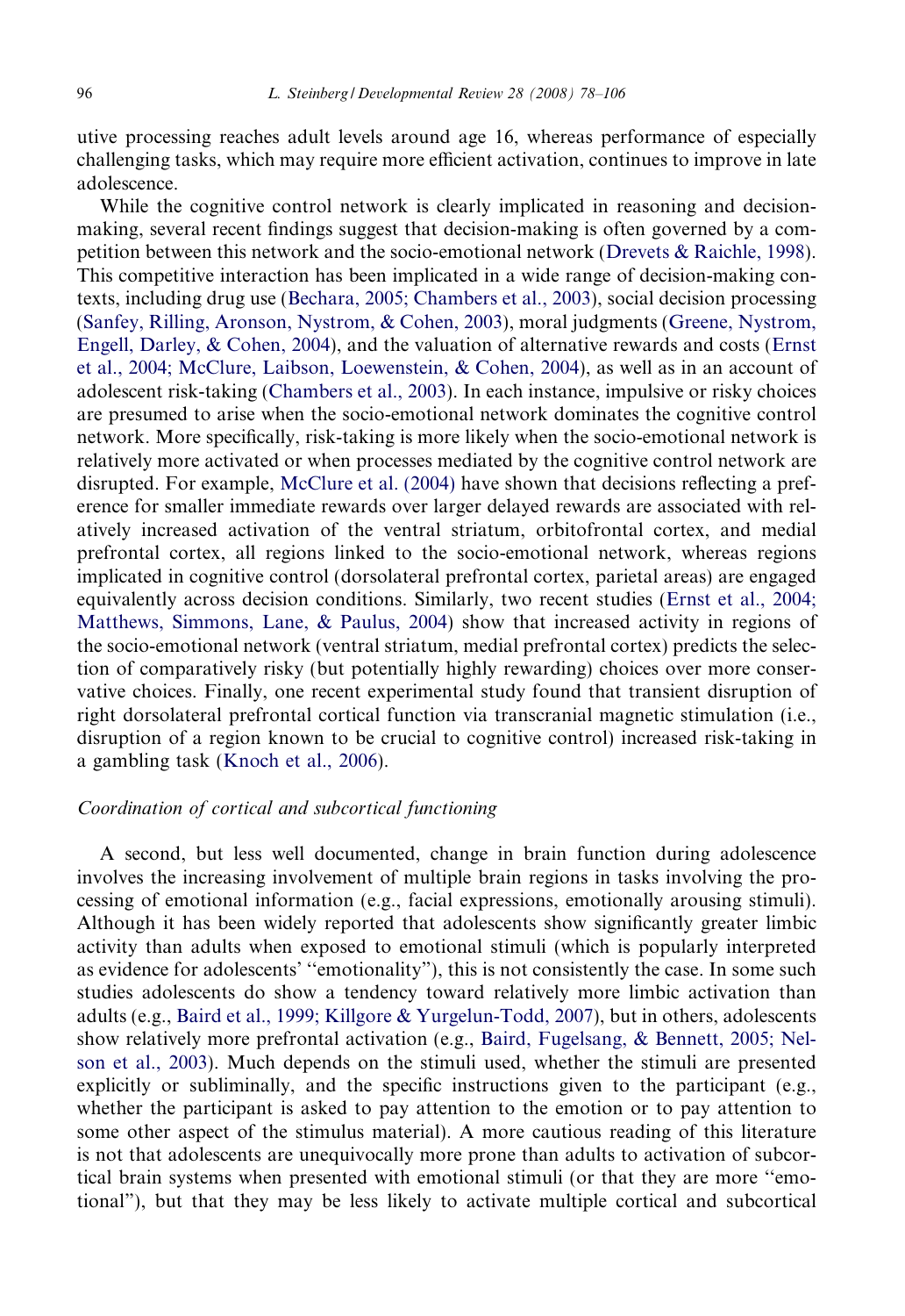nition and affect.

areas simultaneously, suggesting deficits, relative to adults, in the synchronization of cog-

This lack of cross-talk across brain regions results not only in individuals acting on gut feelings without fully thinking (the stereotypic portrayal of adolescent risk-taking), but also in thinking too much when one's gut feelings ought to be attended to (which teenagers also do from time to time) (see also [Reyna & Farley, 2006](#page-26-0), for a discussion of adolescents' deficiencies in intuitive, or ''gist-based," decision-making). Few readers would be surprised to hear of studies showing more impulsivity and less deliberative thinking among adolescents than adults. But in one recent study ([Baird et al., 2005](#page-23-0)), when asked whether some obviously dangerous activities (e.g., setting one's hair on fire, swimming with sharks) were ''good ideas," adolescents took significantly longer (i.e., deliberated more) than adults to respond to the questions and activated a less narrowly distributed set of cognitive control regions, particularly in the dorsolateral prefrontal cortex—a result reminiscent of Luna's study of age differences in response inhibition ([Luna et al., 2001\)](#page-25-0). This was not the case when the queried activities were not dangerous ones, however (e.g., eating salad, taking a walk), where adolescents and adults performed similarly and showed similar patterns of brain activation. Thus, it is the lack of coordination of affect and thinking, rather than the dominance of affect over thinking, that may characterize adolescence. This results in two patterns of risk-taking that are behaviorally quite different (impulsively acting before thinking, and overthinking rather than acting impulsively) but that actually may have a similar neurobiological origin.

The temporal gap between the development of basic information-processing abilities, which is facilitated by maturation of the prefrontal cortex and largely complete by age 16, and the development of abilities that require the coordination of affect and cognition, which is facilitated by improved connections among cortical regions and between cortical and subcortical regions, and which is a later development, is illustrated in Fig. 1. The figure is based on data from our study of 10- to 30-year-olds mentioned earlier [\(Steinberg,](#page-27-0) [Cauffman et al. submitted for publication\)](#page-27-0). The two capacities graphed are basic intellectual ability, which is a composite score that combines performance on tests of working memory ([Thompson-Schill, 2002](#page-27-0)), digit-span, and verbal fluency; and psychosocial maturity, which composites scores of the self-report measures of impulsivity, risk perception,



Fig. 1. Proportion of individuals in each age group scoring at or above the mean for 26- to 30- year-olds on indices of intellectual and psychosocial maturity. From [Steinberg, Cauffman et al. submitted for publication.](#page-27-0)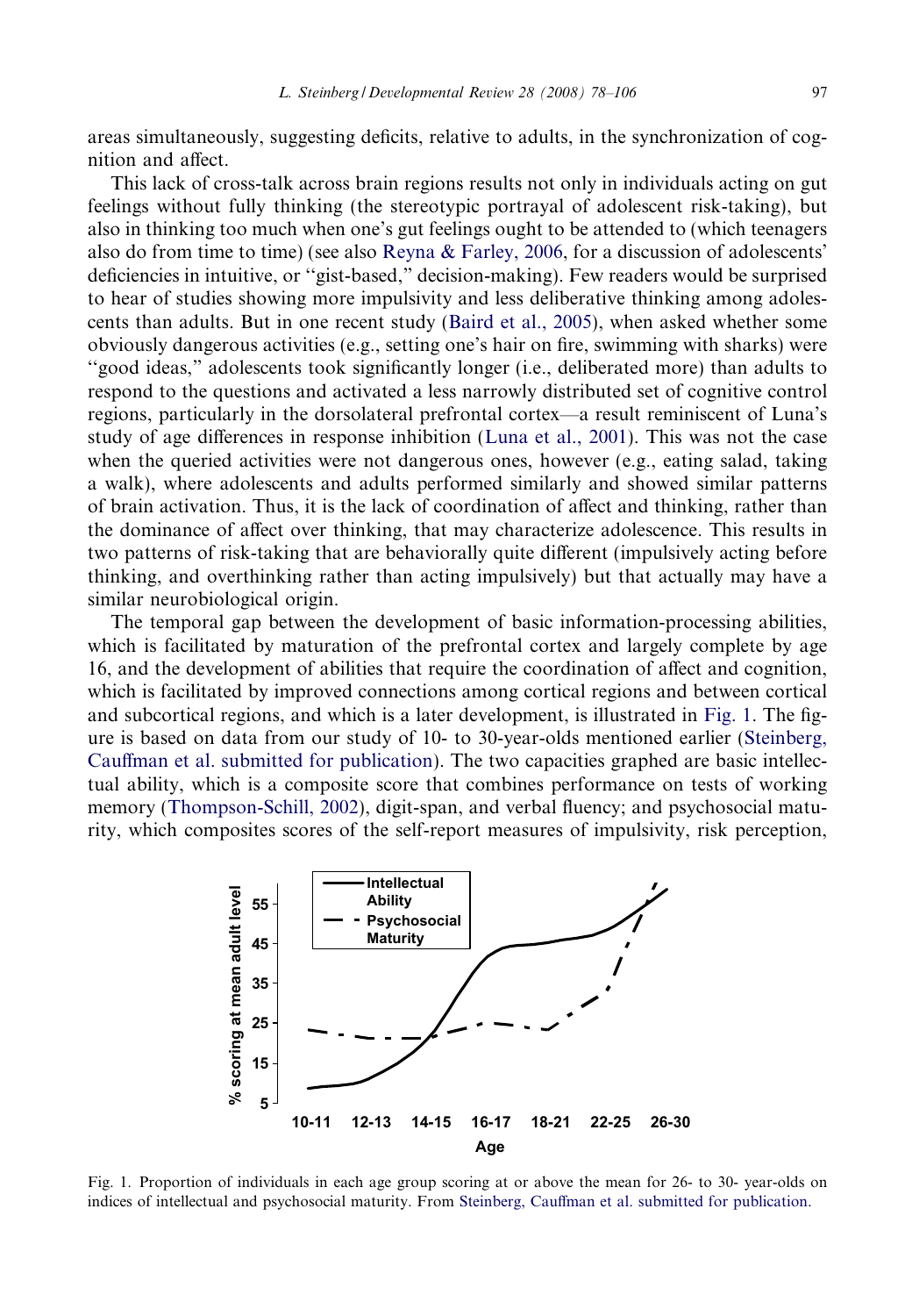sensation-seeking, future orientation, and resistance to peer influence mentioned earlier. Mature functioning with respect to these psychosocial capacities requires the effective coordination of emotion and cognition. The figure shows the proportion of individuals in each age group who score at or above the mean level of the 26- to 30-year-olds in our sample on the psychosocial and intellectual composites. As the figure indicates, and consistent with other studies, basic intellectual abilities reach adult levels around age 16, long before the process of psychosocial maturation is complete—well into the young adult years.

## Changes in brain connectivity and the development of resistance to peer influence

The improved connectivity between cortical and subcortical areas also has implications for understanding changes in susceptibility to peer influence, which, as I noted, is an important contributor to risk behavior during adolescence. Resistance to peer influence, I believe, is achieved by cognitive control of the impulsive reward-seeking behavior that is stimulated by the presence of peers through activation of the socioemotional network. To the extent that improved coordination between the cognitive control and socio-emotional networks facilitates this regulatory process, we should see gains in resistance to peer influence over the course of adolescence that continue at least into late adolescence (when maturation of inter-region connections are still ongoing). This is precisely what we have found in our own work, in which we show that gains in self-reported resistance to peer influence continue at least until 18 ([Stein](#page-27-0)[berg & Monahan, 2007](#page-27-0)), and that the actual impact of the presence of peers on risky behavior is still evident among college undergraduates averaging 20 years in age [\(Gard](#page-25-0)[ner & Steinberg, 2005](#page-25-0)).

Two recent studies of the relation between resistance to peer influence and brain structure and function provide further support for this argument. In an fMRI study of 43 10 year-olds who were exposed to emotionally-arousing video clips containing social information (clips of angry hand movements or angry facial expressions), we found that individuals with relatively lower scores on our self-report measure of resistance to peer influence showed significantly greater activation of regions implicated in the perception of others' actions (i.e., right dorsal premotor cortex), whereas those with relatively higher scores showed greater functional connectivity between these action-processing regions and regions implicated in decision-making (i.e., dorsolateral prefrontal cortex); such differences were not observed when individuals were presented with emotionally-neutral clips [\(Grosbras et al., 2007\)](#page-25-0). These results suggest that individuals who are especially susceptible to peer influence may be unusually aroused by signs of anger in others but less able to exert inhibitory control over their responses to such stimuli. In a second study, of differences in brain morphology between individuals (aged 12–18) scoring high versus low in resistance to peer influence, we found morphological evidence that, after controlling for age, adolescents high in resistance to peer influence showed evidence of greater structural connectivity between premotor and prefrontal regions, a pattern consistent with the more frequent concurrent engagement of these networks among individuals more able to resist peer pressure ([Paus et al., in press](#page-26-0)). Also consistent with this is work showing that recruitment of cognitive control resources (which would counter impulsive susceptibility to peer pressure) is greater among individuals with stronger connections between frontal and striatal regions ([Liston et al., 2006\)](#page-25-0).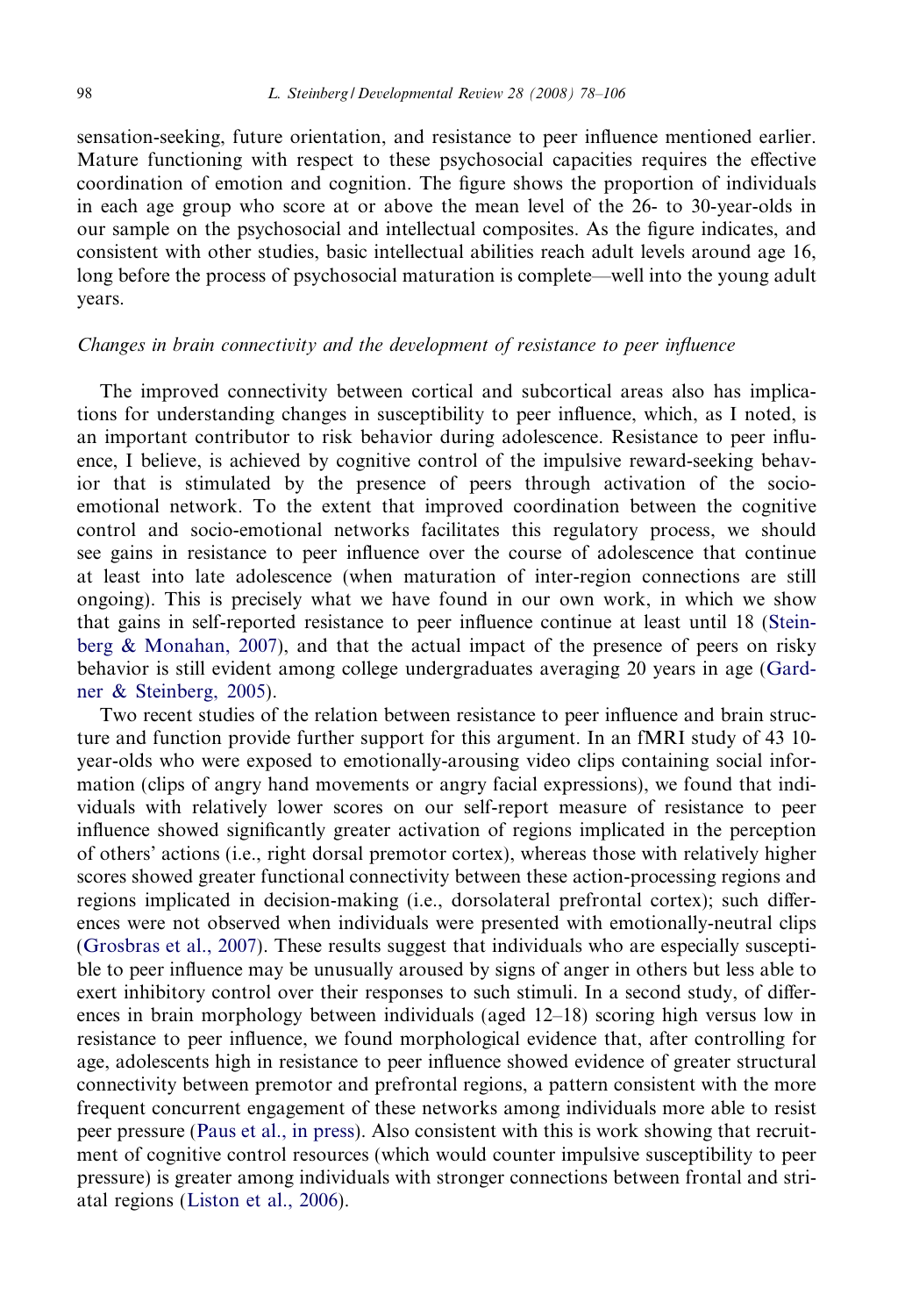## Summary: improvements in cognitive control over adolescence and young adulthood

In sum, risk taking declines between adolescence and adulthood for two, and perhaps, three reasons. First, the maturation of the cognitive control system, as evidenced by structural and functional changes in the prefrontal cortex, strengthens individuals' abilities to engage in longer-term planning and inhibit impulsive behavior. Second, the maturation of connections across cortical areas and between cortical and subcortical regions facilitates the coordination of cognition and affect, which permits individuals to better modulate socially and emotionally aroused inclinations with deliberative reasoning and, conversely, to modulate excessively deliberative decision-making with social and emotional information. Finally, there may be developmental changes in patterns of neurotransmission after adolescence that change reward salience and reward-seeking, but this is a topic that requires further behavioral and neurobiological research before saying anything definitive.

#### Implications for prevention and intervention

In many respects, then, risk-taking during adolescence can be understood and explained as the product of an interaction between the socio-emotional and cognitive control networks [\(Drevets & Raichle, 1998](#page-24-0)), and adolescence is a period in which the former abruptly becomes more assertive at puberty while the latter gains strength only gradually, over a longer period of time. It is important to note, however, that the socio-emotional network is not in a state of constantly high activation, even during early and middle adolescence. Indeed, when the socio-emotional network is not highly activated (for example, when individuals are not emotionally excited or are alone), the cognitive control network is strong enough to impose regulatory control over impulsive and risky behavior, even in early adolescence; recall that in our video driving game study, when individuals were alone we found no age differences in risk-taking between adolescents who averaged 14 and adults who averaged 34 ([Gardner & Steinberg, 2005\)](#page-25-0). In the presence of peers or under conditions of emotional arousal, however, the socio-emotional network becomes sufficiently activated to diminish the regulatory effectiveness of the cognitive control network. (We are currently beginning research in our lab to examine whether positive or negative emotional arousal has differential effects on risk-taking during adolescence and adulthood.) During adolescence, the cognitive control network matures, so that by adulthood, even under conditions of heightened arousal in the socio-emotional network inclinations toward risk-taking can be modulated.

What does this formulation mean for the prevention of unhealthy risk-taking in adolescence? Given extant research suggesting that it is not the way that adolescents think or what they don't know or understand that is the problem, rather than attempting to change how adolescents view risky activities a more profitable strategy might focus on limiting opportunities for immature judgment to have harmful consequences. As I noted in the introduction to this article, more than 90% of all American high school students have had sex, drug, and driver education in their schools, yet large proportions of them still have unsafe sex, binge drink, smoke cigarettes, and drive recklessly (some all at the same time; [Steinberg, 2004](#page-27-0)). Strategies such as raising the price of cigarettes, more vigilantly enforcing laws governing the sale of alcohol, expanding adolescents' access to mental health and contraceptive services, and raising the driving age would likely be more effective in limiting adolescent smoking, substance abuse, pregnancy, and automobile fatalities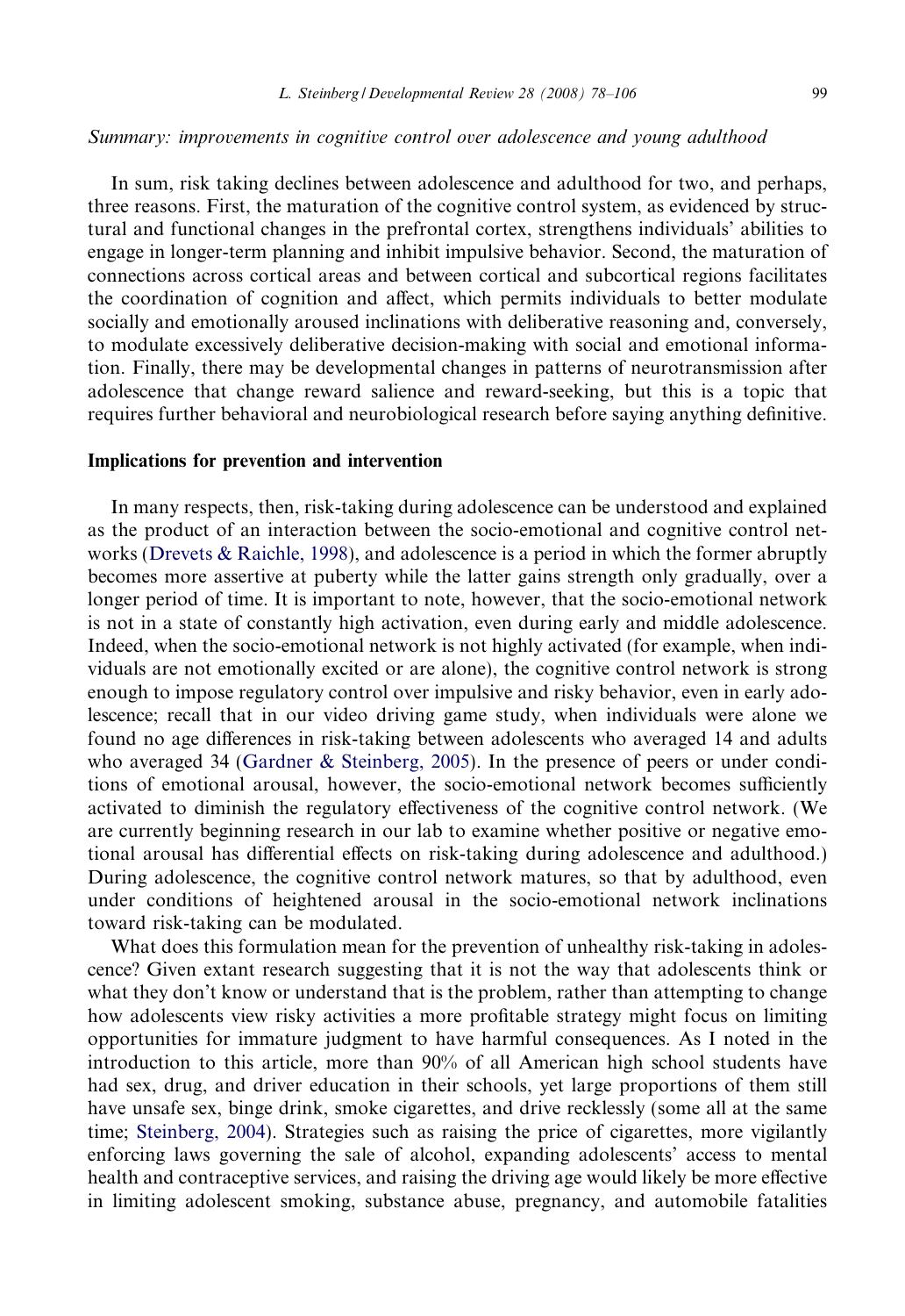<span id="page-22-0"></span>than attempts to make adolescents wiser, less impulsive, or less shortsighted. Some things just take time to develop, and mature judgment is probably one of them.

The research reviewed here suggests that heightened risk-taking during adolescence is likely to be normative, biologically driven, and, to some extent, inevitable. There is probably very little we can or ought to do to either attenuate or delay the shift in reward sensitivity that takes place at puberty, a developmental shift that likely has evolutionary origins. It may be possible to accelerate the maturation of self-regulatory competence, but no research has examined whether this can be done. We do know that individuals of the same age vary in their impulse control, planfulness, and susceptibility to peer influence, and that variations in these characteristics are related to variations in risky and antisocial behavior ([Steinberg, 2008\)](#page-27-0). Although there is a wealth of studies showing familial influences on psychosocial maturity in adolescence, indicating that adolescents who are raised in homes characterized by authoritative parenting (i.e., parenting that is warm but firm) are more mature and less likely to engage in risky or antisocial behavior ([Stein](#page-27-0)[berg, 2001\)](#page-27-0), we do not know whether this link is mediated by changes in the underlying bases of self-regulation, or whether they mainly reflect the imposition of external constraints (through parental monitoring) on adolescents' access to harmful situations and substances. Nonetheless, there is reason to study whether altering the context in which adolescents develop may have beneficial effects on the development of self-regulatory capacities. Understanding how contextual factors, both inside and outside the family, influence the development of self-regulation, and the neural underpinnings of these processes, should be a high priority for those interested in the physical and psychological well being of young people.

# Acknowledgments

Preparation of this article was supported by funding from the John D. and Catherine T. MacArthur Foundation Research Network on Adolescent Development and Juvenile Justice and by the National Institute on Drug Abuse (1R21DA022546-01). The content of this paper, however, is solely the responsibility of the author and does not necessarily represent the official views of these organizations. I am grateful to Network members Marie Banich, Elizabeth Cauffman, Sandra Graham, and Jennifer Woolard for their collaboration on the MacArthur Juvenile Capacity Study, and to BJ Casey, Monique Ernst, Danny Pine, Cheryl Sisk, and Linda Spear for their comments on a previous draft of the manuscript. I am also indebted to Danny Pine as well as Jason Chein for their tutelage in the area of developmental neuroscience, which has enabled my tyronic and admittedly cursory discussion of adolescent brain development in this paper. Any gaps in logic or understanding are reflections on the student, not his teachers.

#### References

- Adleman, N., Menon, V., Blasey, C., White, C., Warsofsky, I., Glover, G., et al. (2002). A developmental fMRI study of the Stroop Color-Word task. Neuroimage, 16, 61–75.
- Adolphs, R. (2003). Cognitive neuroscience of human social behavior. Nature Reviews Neuroscience, 4, 165–178.

Aharon, I., Etcoff, N., Ariely, D., Chabris, C., O'Connor, E., & Breiter, H. (2001). Beautiful faces have variable reward value: fMRI and behavioral evidence. Neuron, 8, 537–551.

Andersen, S., Thompson, A., Krenzel, E., & Teicher, M. (2002). Pubertal changes in gonadal hormones do not underlie adolescent dopamine receptor overproduction. Psychoneuroendocrinology, 27, 683–691.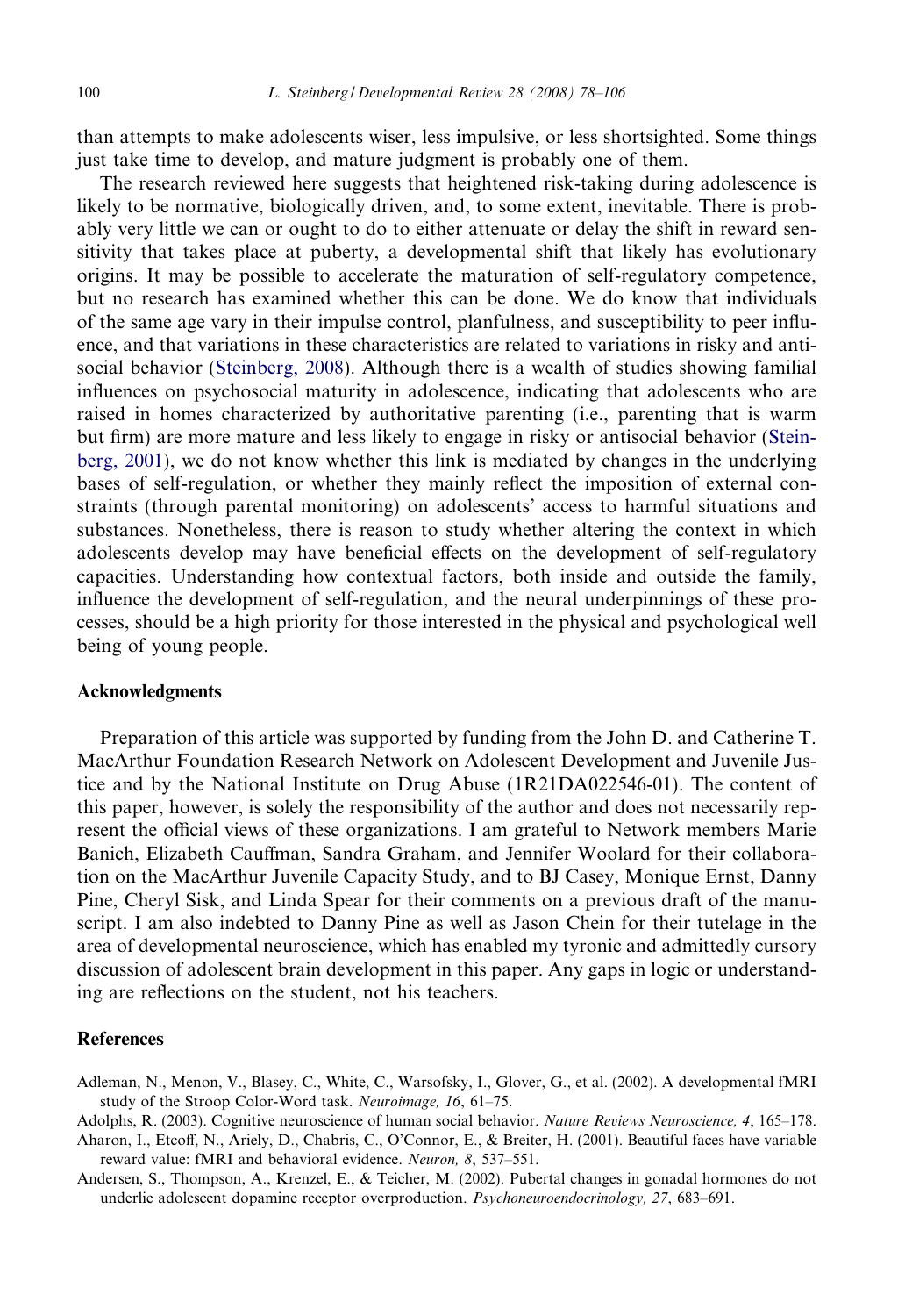- <span id="page-23-0"></span>Babalola, S. (2004). Perceived peer behavior and the timing of sexual debut in Rwanda: A survival analysis of youth data. Journal of Youth and Adolescence, 33, 353–363.
- Baird, A., Fugelsang, J., & Bennett, C. (2005, April). "What were you thinking"?: An fMRI study of adolescent decision making. Poster presented at the 12th Annual Cognitive Neuroscience Society (CNS) Meeting, New York.
- Baird, A., Gruber, S., Fein, D., Maas, L., Steingard, R., Renshaw, P., et al. (1999). Functional magnetic resonance imaging of facial affect recognition in children and adolescents. Journal of the American Academy of Child and Adolescent Psychiatry, 38, 195–199.
- Baron-Cohen, S., Tager-Flusberg, T., & Cohen, D. (Eds.). (1999). Understanding other minds: Perspectives from developmental cognitive neuroscience. New York: Oxford University Press.
- Bearman, P., Jones, J., & Udry, J. R. (1997). The national longitudinal study of adolescent health: Research design. Chapel Hill, NC: Carolina Population Center.
- Bechara, A. (2005). Decision making, impulse control and loss of willpower to resist drugs: a neurocognitive perspective. Nature Neuroscience, 8, 1458–1463.
- Bechara, A., Damasio, A., Damasio, H., & Anderson, S. (1994). Insensitivity to future consequences following damage to human prefrontal cortex. Cognition, 50, 7–15.
- Benthin, A., Slovic, P., & Severson, H. (1993). A psychometric study of adolescent risk perception. Journal of Adolescence, 16, 153–168.
- Berg, W., & Byrd, D. (2002). The Tower of London spatial problem solving task: Enhancing clinical and research implementation. Journal of Experimental and Clinical Neuropsychology, 25, 586–604.
- Berridge, K. C. (2003). Comparing the emotional brain of humans and other animals. In R. J. Davidson, H. H. Goldsmith, & K. Scherer (Eds.), Handbook of affective sciences (pp. 25–51). Oxford: Oxford University Press.
- Beyth-Marom, R., Austin, L., Fischoff, B., Palmgren, C., & Jacobs-Quadrel, M. (1993). Perceived consequences of risky behaviors: Adults and adolescents. Developmental Psychology, 29, 549–563.
- Bjork, J., Knutson, B., Fong, G., Caggiano, D., Bennett, S., & Hommer, D. (2004). Incentive-elicited brain activation in adolescents: Similarities and differences from young adults. Journal of Neuroscience, 24, 1793–1802.
- Blum, R., & Nelson-Mmari, K. (2004). The health of young people in a global context. Journal of Adolescent Health, 35, 402–418.
- Brooks-Gunn, J., & Furstenberg, F. Jr., (1989). Adolescent sexual behavior. American Psychologist, 44, 249–257.
- Brown, B. (2004). Adolescents' relationships with peers. In R. Lerner & L. Steinberg (Eds.), *Handbook of* adolescent psychology (2nd ed., pp. 363–394). New York: Wiley.
- Brown, T., Lugar, H., Coalson, R., Miezin, F., Petersen, S., & Schlaggar, B. (2005). Developmental changes in human cerebral functional organization for word generation. Cerebral Cortex, 15, 275–290.
- Buchanan, C., Eccles, J., & Becker, J. (1992). Are adolescents the victims of raging hormones?: Evidence for activational effects of hormones on moods and behavior at adolescence. Psychological Bulletin, 111, 62–107.
- Byrnes, J., Miller, D., & Schafer, W. (1999). Gender differences in risk taking: A meta-analysis. Psychological Bulletin, 125, 367–383.
- Cameron, J. (2004). Interrelationships between hormones, behavior, and affect during adolescence: understanding hormonal, physical, and brain changes occurring in association with pubertal activation of the reproductive axis. Annals of the New York Academy of Sciences, 1021, 110–123.
- Casey, B. J., Giedd, J., & Thomas, K. (2000). Structural and functional brain development and its relation to cognitive development. Biological Psychology, 54, 241–257.
- Casey, B. J., Tottenham, N., Liston, C., & Durston, S. (2005). Imaging the developing brain: What have we learned about cognitive development?. Trends in Cognitive Science 9, 104–110.
- Casey, B. J., Getz, S., & Galvan, A. (2008). The adolescent brain. Developmental Review, 28, 62–77.
- Cauffman, E., Claus, E., Shulman, E., Banich, M., Graham, S., Woolard, J., et al. Adolescent decision-making: Risk preference or punishment insensitivity? Manuscript submitted for publication.
- Centers for Disease Control and Prevention (2006). Youth risk behavior surveillance—United States, 2005. Morbidity & Mortality Weekly Report, 55(SS-5), 1–108.
- Chambers, R., Taylor, J., & Potenza, M. (2003). Developmental neurocircuitry of motivation in adolescence: A critical period of addiction vulnerability. American Journal of Psychiatry, 160, 1041–1052.
- Chassin, L., Hussong, A., Barrera, M., Jr., Molina, B., Trim, R., & Ritter, J. (2004). Adolescent substance use. In R. Lerner & L. Steinberg (Eds.), *Handbook of adolescent psychology* (2nd ed., pp. 665–696). New York: Wiley.
- Chibbar, R., Toma, J., Mitchell, B., & Miller, F. (1990). Regulation of neural oxytocin gene expression by gonadal steroids in pubertal rats. Molecular Endocrinology, 4, 2030–2038.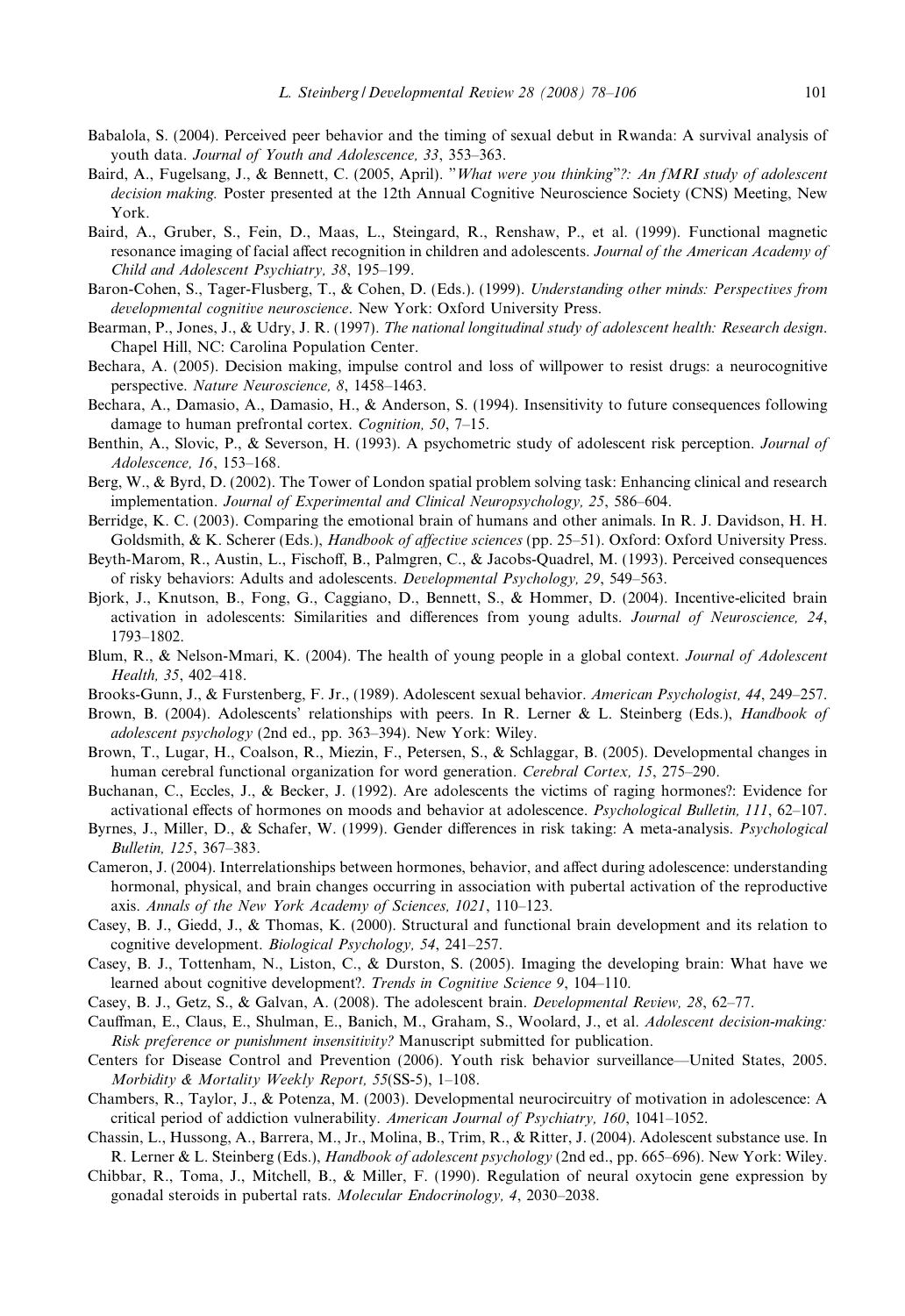- <span id="page-24-0"></span>Cicchetti, D., & Dawson, G. (2002). Editorial: Multiple levels of analysis. Development and Psychopathology, 14, 417–420.
- Collins, W. A., & Steinberg, L. (2006). Adolescent development in interpersonal context. In W. Damon & R. Lerner (Eds.) & N. Eisenberg (Vol. Ed.), Social, emotional, and personality development. Handbook of child psychology (pp. 1003–1067). New York: Wiley.
- Conklin, H., Luciana, M., Hooper, C., & Yarger, R. (2007). Working memory performance in typically developing children and adolescents: Behavioral evidence of protracted frontal lobe development. Developmental Neuropsychology, 31, 103–128.
- Crone, E., Donohue, S., Honomichl, R., Wendelken, C., & Bunge, S. (2006). Brain regions mediating flexible rule use during development. Journal of Neuroscience, 26, 11239–11247.
- Crone, E., & van der Molen, M. (2004). Developmental changes in real life decision making: Performance on a gambling task previously shown to depend on the ventromedial prefrontal cortex. Developmental Neuropsychology, 25, 251–279.
- Dahl, R. (2004). Adolescent brain development: A period of vulnerabilities and opportunities. Annals of the New York Academy of Sciences, 1021, 1–22.
- Deardorff, J., Bonzales, N. A., Christopher, F. S., Roosa, M. W., & Millsap, R. E. (2005). Early puberty and adolescent pregnancy: The influence of alcohol use. Pediatrics, 116, 1451–1456.
- Diamond, J. (1992). The third chimpanzee: The evolution and future of the human animal. New York: HarperCollins.
- DiBlasio, F., & Benda, B. (1992). Gender differences in theories of adolescent sexual activity. Sex Roles, 27, 221–240.
- DiIorio, C., Dudley, W., Kelly, M., Soet, J., Mbwara, J., & Sharpe Potter, J. (2001). Social cognitive correlates of sexual experience and condom use among 13- through 15-year-old adolescents. Journal of Adolescent Health, 29, 208–216.
- Drevets, W., & Raichle, M. (1998). Reciprocal suppression of regional cerebral blood flow during emotional versus higher cognitive processes: Implications for interactions between emotion and cognition. Cognition and Emotion, 12, 353–385.
- Dumont, N., Andersen, S., Thompson, A., & Teicher, M. (2004). Transient dopamine synthesis modulation in prefrontal cortex: In vitro studies. Developmental Brain Research, 150, 163–166.
- Durston, S., Davidson, M., Tottenham, N., Galvan, A., Spicer, J., Fossella, J., et al. (2006). A shift from diffuse to focal cortical activity with development. Developmental Science, 9, 1–20.
- Durston, S., Thomas, K., Yang, Y., Ulug, A., Zimmerman, R., & Casey, B. J. (2002). A neural basis for development of inhibitory control. Developmental Science, 5, 9–16.
- East, P., Felice, M., & Morgan, M. (1993). Sisters' and girlfriends' sexual and childbearing behavior: Effects on early adolescent girls' sexual outcomes. Journal of Marriage and the Family, 55, 953-963.
- Elkind, D. (1967). Egocentrism in adolescence. Child Development, 38, 1025-1034.
- Eluvathingal, T., Hasan, K., Kramer, L., Fletcher, J., & Ewing-Cobbs, L. (2007). Quantitative diffusion tensor tractography of association and projection fibers in normally developing children and adolescents. Cerebral Cortex. Advance Access published on February 16, 2007.
- Ennett, S., Tobler, N., Ringwalt, C., & Flewelling, R. (1994). How effective is drug abuse resistance education? A meta-analysis of Project DARE outcome evaluations. American Journal of Public Health, 84, 1394-1401.
- Ernst, M., Nelson, E., Jazbec, S., McClure, E., Monk, C., Blair, R., et al. (2005). Amygdala and nucleus accumbens activation in response to receipt and omission of gains in adults and adolescents. Neuroimage, 25, 1279–1291.
- Ernst, M., Nelson, E., McClure, E., Monk, C., Munson, S., Eshel, N., et al. (2004). Choice selection and reward anticipation: An fMRI study. Neuropsychologia, 42, 1585–1597.
- Ernst, M., & Spear, L. (in press). Reward systems. In M. de Haan & M. Gunnar (Eds.), Handbook of developmental social neuroscience. Section D: Regulatory systems: Motivation and emotion. New York: Guilford Press.
- Gallagher, S. (2000). Philosophical conceptions of the self: Implications for cognitive science. Trends in Cognitive Sciences, 4, 14–21.
- Galvan, A., Hare, T., Davidson, M., Spicer, J., Glover, G., & Casey, B. J. (2005). The role of ventral frontostriatal circuitry in reward-based learning in humans. Journal of Neuroscience, 25, 8650-8656.
- Galvan, A., Hare, T., Parra, C., Penn, J., Voss, H., Glover, G., et al. (2006). Earlier development of the accumbens relative to orbitofrontal cortex might underlie risk-taking behavior in adolescents. Journal of Neuroscience, 26, 6885–6892.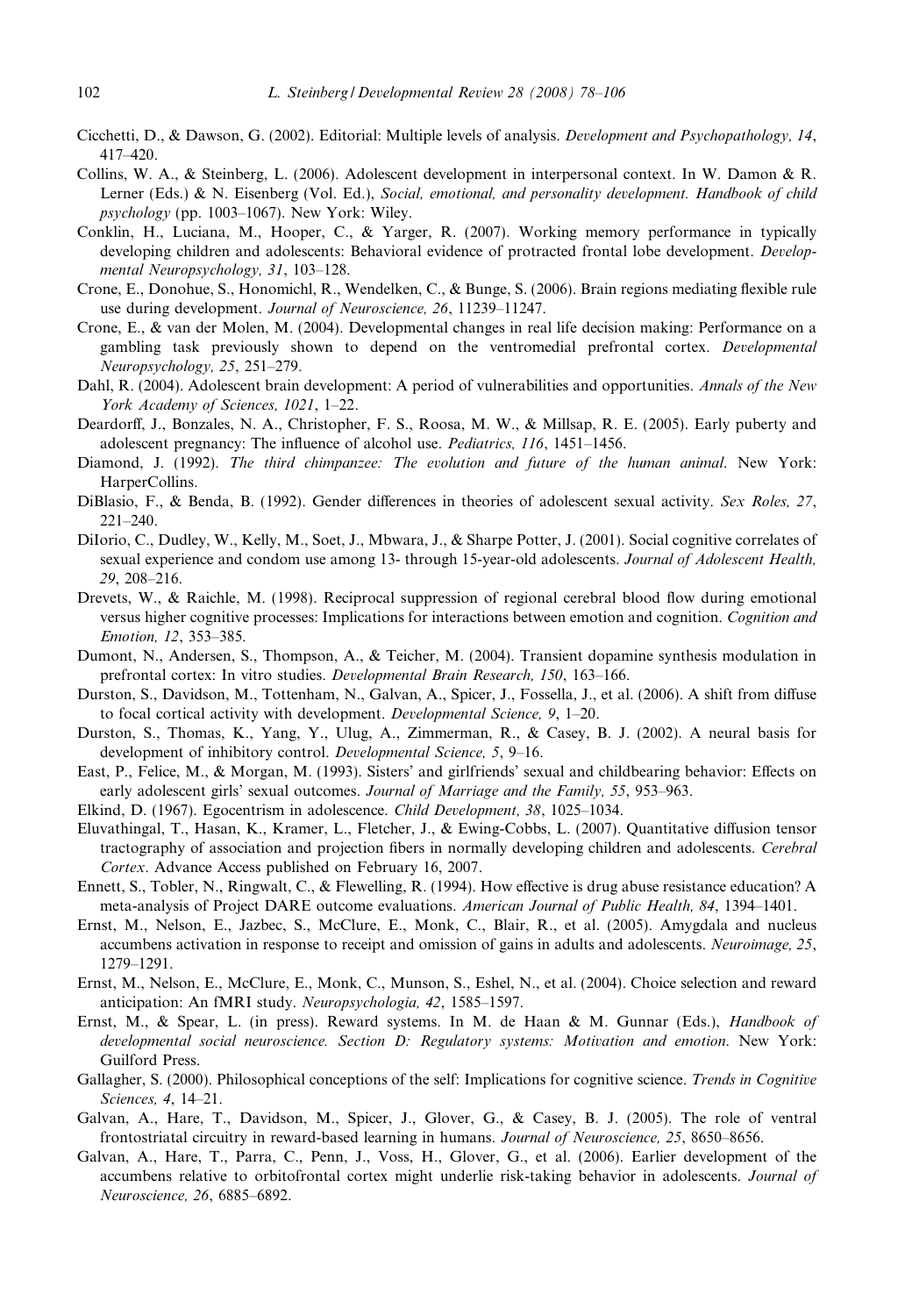- <span id="page-25-0"></span>Galvan, A., Hare, T., Voss, H., Glover, G., & Casey, B. J. (2007). Risk-taking and the adolescent brain: Who is at risk? Developmental Science, 10, F8–F14.
- Gardner, E. L. (1999). The neurobiology and genetics of addiction: Implications of the reward deficiency syndrome for therapeutic strategies in chemical dependency. In J. Elster (Ed.), Addiction: Entries and exits (pp. 57–119). New York: Russell Sage Foundation.
- Gardner, M., & Steinberg, L. (2005). Peer influence on risk taking, risk preference, and risky decision making in adolescence and adulthood: An experimental study. Developmental Psychology, 41, 625–635.
- Green, L., Myerson, J., & Ostaszewski, P. (1999). Discounting of delayed rewards across the life span: Age differences in individual discounting functions. *Behavioural Processes, 46, 89–96.*
- Greene, J., Nystrom, L., Engell, A., Darley, J., & Cohen, J. (2004). The neural bases of cognitive conflict and control in moral judgment. Neuron, 44, 389–400.
- Grosbras, M., Jansen, M., Leonard, G., McIntosh, A., Osswald, K., Poulsen, C., et al. (2007). Neural mechanisms of resistance to peer influence in early adolescence. Journal of Neuroscience, 27, 8040–8045.
- Hall, G. S. (1904). Adolescence. New York: Appleton.
- Harris, C., Jenkins, M., & Glaser, D. (2006). Gender differences in risk assessment: Why do women take fewer risks than men? Judgment and Decision Making, 1, 48–63.
- Heberlein, A., Adolphs, R., Tranel, D., & Damasio, H. (2004). Cortical regions for judgments of emotions and personality traits from point-light walkers. Journal of Cognitive Neuroscience, 16, 1143–1158.
- Hein, K. (1988). Issues in adolescent health: An overview. Washington, DC: Carnegie Council on Adolescent Development.
- Hoffman, E., & Haxby, J. (2000). Distinct representations of eye gaze and identity in the distributed human neural system for face perception. Nature Neuroscience, 3, 80–84.
- Hooper, C., Luciana, M., Conklin, H., & Yarger, R. (2004). Adolescents' performance on the Iowa Gambling Task: Implications for the development of decision making and ventromedial prefrontal cortex. Developmental Psychology, 40, 1148–1158.
- Ikemoto, S., & Wise, R. (2004). Mapping of chemical trigger zones for reward. Neuropharmacology, 47(Supplement 1), 190–201.
- Insel, T., & Fernald, R. (2004). How the brain processes social information: Searching for the social brain. Annual Review of Neuroscience, 27, 697–722.
- Insel, T., Young, L., Witt, D., & Crews, D. (1993). Gonadal steroids have paradoxical effects on brain oxytocin receptors. Journal of Neuroendocrinology, 5, 619–628.
- Johnson, R., & Gerstein, D. (1998). Initiation of use of alcohol, cigarettes, marijuana, cocaine, and other substances in US birth cohorts since 1919. American Journal of Public Health, 88, 27–33.
- Kagan, J., Snidman, N., Kahn, V., & Towsley, S. (2007). The preservation of two infant temperaments into adolescence. SRCD Monographs, 72(2).
- Kail, R. (1991). Developmental change in speed of processing during childhood and adolescence. *Psychological* Bulletin, 109, 490–501.
- Kail, R. (1997). Processing time, imagery, and spatial memory. Journal of Experimental Child Psychology, 64, 67–78.
- Keating, D. (2004). Cognitive and brain development. In R. Lerner & L. Steinberg (Eds.), Handbook of adolescent psychology (2nd ed., pp. 45–84). New York: Wiley.
- Killgore, W., & Yurgelun-Todd, D. (2007). Unconscious processing of facial affect in children and adolescents. Social Neuroscience, 2, 28–47.
- Knoch, D., Gianotti, L., Pascual-Leone, A., Treyer, V., Regard, M., Hohmann, M., et al. (2006). Disruption of right prefrontal cortex by low-frequency repetitive transcranial magnetic stimulation induces risk-taking behavior. Journal of Neuroscience, 26, 6469-6472.
- Knutson, B., Westdorp, A., Kaiser, E., & Hommer, D. (2000). FMRI visualization of brain activity during a monetary incentive delay task. NeuroImage, 12, 20–27.
- Lenroot, R., Gogtay, N., Greenstein, D., Wells, E., Wallace, G., Clasen, L., et al. (2007). Sexual dimorphism of brain developmental trajectories during childhood and adolescence. Neuroimage. Available on line April 6, 2007.
- Lerner, R., & Steinberg, L. (2004). The scientific study of adolescence: Past, present, and future. In R. Lerner & L. Steinberg (Eds.), Handbook of adolescent psychology (2nd ed., pp. 1–12). New York: Wiley.
- Liston, C., Watts, R., Tottenham, N., Davidson, M., Niogi, S., Ulug, A., et al. (2006). Frontostriatal microstructure modulates efficient recruitment of cognitive control. Cerebral Cortex, 16, 553–560.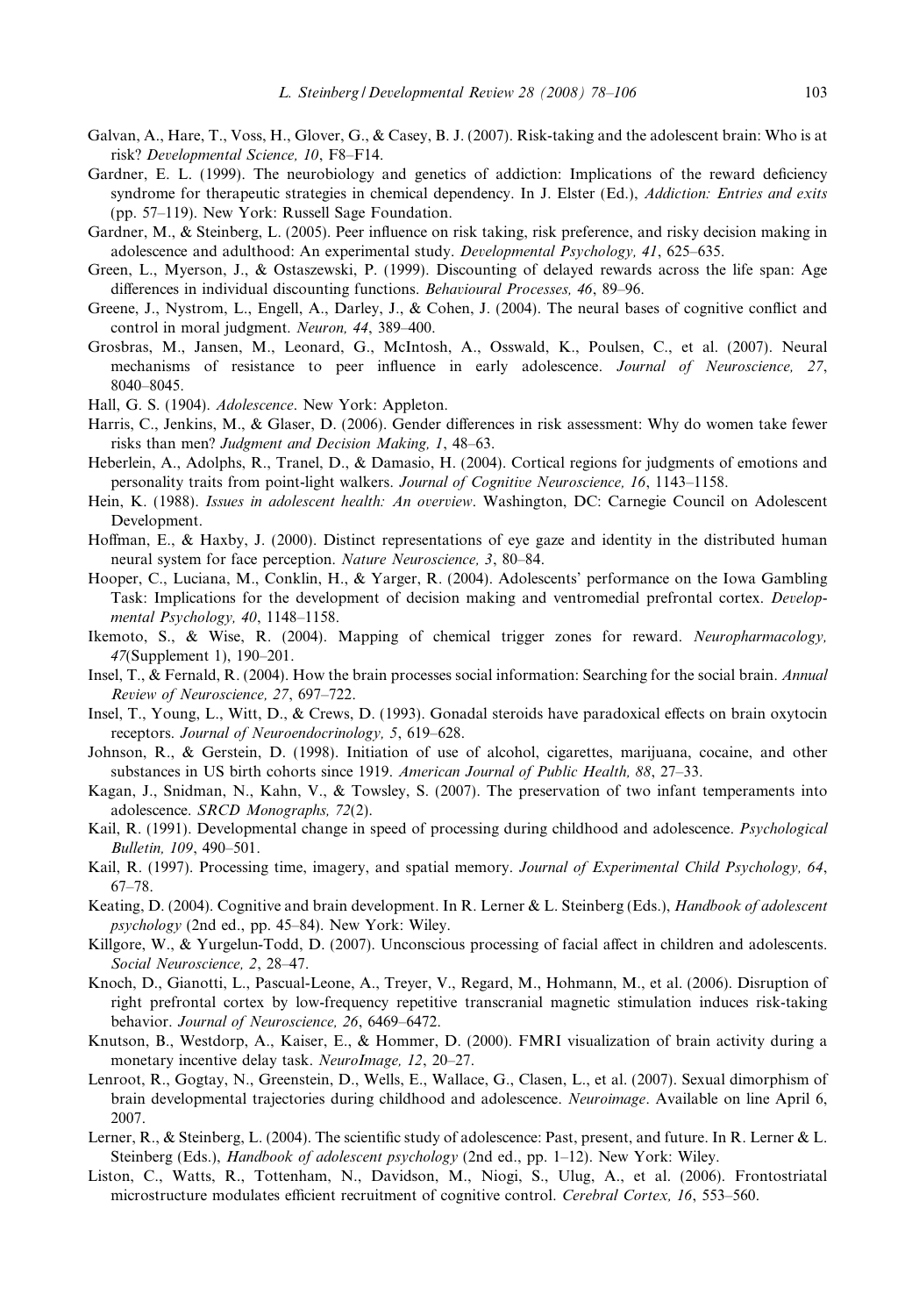- <span id="page-26-0"></span>Luna, B., Thulborn, K., Munoz, D., Merriam, E., Garver, K., Minshew, N., et al. (2001). Maturation of widely distributed brain function subserves cognitive development. Neuroimage, 13, 786–793.
- Martin, C., Kelly, T., Rayens, M., Brogli, B., Brenzel, A., Smith, W., et al. (2002). Sensation seeking, puberty and nicotine, alcohol and marijuana use in adolescence. Journal of the American Academy of Child and Adolescent Psychiatry, 41, 1495–1502.
- Matthews, S., Simmons, A., Lane, S., & Paulus, M. (2004). Selective activation of the nucleus accumbens during risk-taking decision-making. NeuroReport, 15, 2123–2127.
- May, J., Delgado, M., Dahl, R., Fiez, J., Stenger, V., Ryan, N., et al. (2004). Event-related fMRI of reward related brain activity in children and adolescents. Biological Psychiatry, 55, 359-366.
- McClure, S., Laibson, D., Loewenstein, G., & Cohen, J. (2004). Separate neural systems value immediate and delayed monetary rewards. Science, 306, 503–507.
- Miller, F. D., Ozimek, G., Milner, R., & Bloom, F. (1989). Regulation of neuronal oxytocin mRNA by ovarian steroids in the mature and developing hypothalamus. Proceedings of the National Academy of Sciences of the United States of America, 86, 2468–2472.
- Millstein, S., & Halpern-Felsher, B. (2002). Perceptions of risk and vulnerability. Journal of Adolescent Health, 31S, 10–27.
- Morse, S. (2006). Brain overclaim and criminal responsibility: A diagnostic note. Ohio State Journal of Criminal Law, 3, 397–412.
- National Research Council (2007). Preventing teen motor crashes: Contributions from the behavioral and social sciences. Washington: National Academy Press.
- Nelson, E., Leibenluft, E., McClure, E., & Pine, D. (2005). The social re-orientation of adolescence: A neuroscience perspective on the process and its relation to psychopathology. Psychological Medicine, 35, 163–174.
- Nelson, E., McClure, E., Monk, C., Zarahn, E., Leibenluft, E., Pine, D., et al. (2003). Developmental differences in neuronal engagement during implicit encoding of emotional faces: An event-related fMRI study. Journal of Child Psychology, Psychiatry and Allied Disciplines, 44, 1015–1024.
- Nelson, E., McClure, E., Parrish, J., Leibenluft, E., Ernst, M., Fox, N., et al. (2007). Brain systems underlying peer social acceptance in adolescents. Unpublished manuscript, Mood and Anxiety Disorders Program, National Institute of Mental Health, Washington.
- Ochsner, K., Bunge, S., Gross, J., & Gabrieli, J. (2002). Rethinking feelings: An fMRI study of the cognitive regulation of emotion. Journal of Cognitive Neuroscience, 14, 1215–1229.
- Overton, W. (1990). Competence and procedures: Constraints on the development of logical reasoning. In W. Overton (Ed.), Reasoning, necessity, and logic: Developmental perspectives (pp. 1–32). Hillsdale, NJ: Erlbaum.
- Patton, J., Stanford, M., & Barratt, E. (1995). Factor structure of the Barratt Impulsiveness Scale. *Journal of* Clinical Psychology, 51, 768–774.
- Paus, T. (2005). Mapping brain maturation and cognitive development during adolescence. Trends in Cognitive Sciences, 9, 60–68.
- Paus, T., Toro, R., Leonard, G., Lerner, J., Lerner, R., Perron, M., et al. (in press). Morphological properties of the action—observation cortical network in adolescents with low and high resistance to peer influence. Social Neuroscience.
- Pellegrini, A. D., & Long, J. D. (2003). A sexual selection theory longitudinal analysis of sexual segregation and integration in early adolescence. Journal of Experimental Child Psychology, 85, 257–278.
- Phelps, E., O'Connor, K., Cunningham, W., Funayma, E., Gatenby, J., Gore, J., et al. (2000). Performance on indirect measures of race evaluation predicts amygdala activity. Journal of Cognitive Neuroscience, 12, 1–10.
- Prinstein, M., Meade, C., & Cohen, G. (2003). Adolescent oral sex, peer popularity, and perceptions of best friends' sexual behavior. Journal of Pediatric Psychology, 28, 243–249.
- Ranking, J., Lane, D., Gibbons, F., & Gerrard, M. (2004). Adolescent self-consciousness: Longitudinal age changes and gender differences in two cohorts. Journal of Research on Adolescence, 14, 1–21.
- Reyna, V. F., & Farley, F. (2006). Risk and rationality in adolescent decision-making: Implications for theory, practice, and public policy. Psychological Science in the Public Interest, 7, 1–44.
- Rilling, J., Gutman, D., Zeh, T., Pagnoni, G., Berns, G., & Kilts, C. D. (2002). A neural basis for social cooperation. Neuron, 35, 395–405.
- Rivers, S., Reyna, V., & Mills, B. (2008). Risk taking under the influence: A fuzzy-trace theory of emotion in adolescence. Developmental Review, 28, 107–144.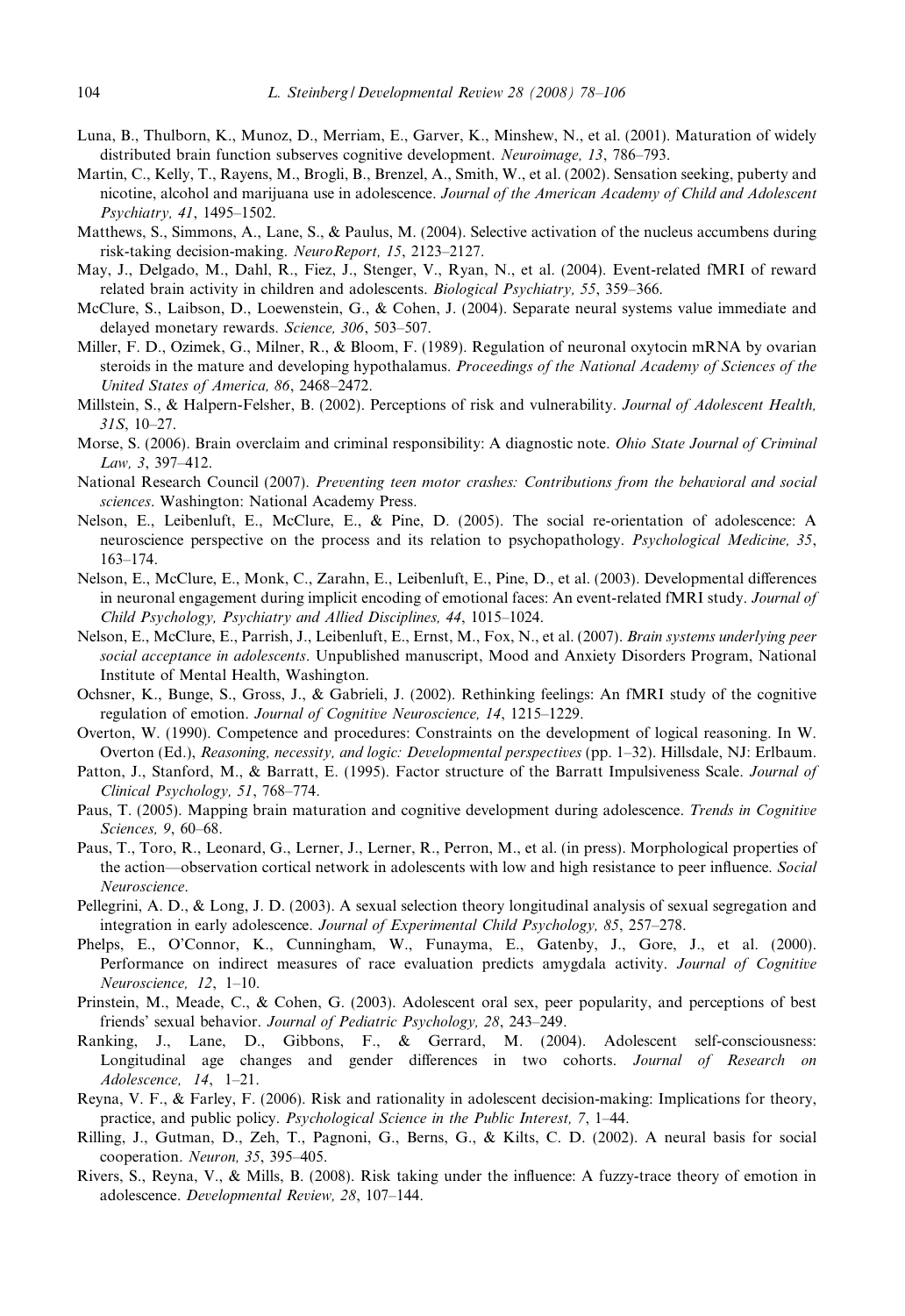- <span id="page-27-0"></span>Rosenberg, D., & Lewis, D. (1995). Postnatal maturation of the dopaminergic innervation of monkey prefrontal and motor cortices: A tyrosine hydroxylase immunohistochemical analysis. Journal of Comparative Neurology, 358, 383–400.
- Sanfey, A., Rilling, J., Aronson, J., Nystrom, L., & Cohen, J. (2003). The neural basis of economic decisionmaking in the ultimatum game. Science, 300, 1755–1758.
- Schulz, K., & Sisk, C. (2006). Pubertal hormones, the adolescent brain, and the maturation of social behaviors: Lessons from the Syrian hamster. Molecular and Cellular Endocrinology, 254-255, 120-126.
- Simons-Morton, B., Lerner, N., & Singer, J. (2005). The observed effects of teenage passengers on the risky driving behavior of teenage drivers. Accident Analysis and Prevention, 37, 973–982.
- Sisk, C., & Foster, D. (2004). The neural basis of puberty and adolescence. Nature Neuroscience, 7, 1040–1047.
- Sisk, C., & Zehr, J. (2005). Pubertal hormones organize the adolescent brain and behavior. Frontiers in Neuroendocrinology, 26, 163–174.
- Smith, E., Udry, J., & Morris, N. (1985). Pubertal development and friends: A biosocial explanation of adolescent sexual behavior. Journal of Health and Social Behavior, 26, 183–192.
- Spear, L. (2002). The adolescent brain and the college drinker: Biological basis of the propensity to use and misuse alcohol. Journal of Studies on Alcohol(Suppl. 14), 71–81.
- Spear, P. (2000). The adolescent brain and age-related behavioral manifestations. Neuroscience and Biobehavioral Reviews, 24, 417–463.
- Steinberg, L. (2001). We know some things: Adolescent-parent relationships in retrospect and prospect. Journal of Research on Adolescence, 11, 1–20.
- Steinberg, L. (2004). Risk-taking in adolescence: What changes, and why? Annals of the New York Academy of Sciences, 1021, 51–58.
- Steinberg, L. (2005). Cognitive and affective development in adolescence. Trends in Cognitive Sciences, 9, 69–74.
- Steinberg, L. (2007). Risk-taking in adolescence: New perspectives from brain and behavioral science. Current Directions in Psychological Science, 16, 55–59.
- Steinberg, L. (2008). Adolescence (8th ed.). New York: McGraw-Hill.
- Steinberg, L., Albert, D., Cauffman, E., Banich, M., Graham, S., & Woolard, J. Age differences in sensation seeking and impulsivity as indexed by behavior and self-report: Evidence for a dual systems model. Manuscript submitted for publication.
- Steinberg, L., & Belsky, J. (1996). A sociobiological perspective on psychopathology in adolescence. In D. Cicchetti & S. Toth (Eds.). Rochester Symposium on Developmental Psychopathology (Vol. 7, pp. 93–124). Rochester, NY: University of Rochester Press.
- Steinberg, L., & Cauffman, E. (1996). Maturity of judgment in adolescence: Psychosocial factors in adolescent decision making. Law and Human Behavior, 20, 249–272.
- Steinberg, L., Cauffman, E., Woolard, J., Graham, S., & Banich, M. Are adolescents less mature than adults? Minors' access to abortion, the juvenile death penalty, and the alleged APA "flip–flop". Manuscript submitted for publication.
- Steinberg, L., & Chein, J. (2006). Unpublished raw data.
- Steinberg, L., Dahl, R., Keating, D., Kupfer, D., Masten, A., & Pine, D. (2006). Psychopathology in adolescence: Integrating affective neuroscience with the study of context. In D. Cicchetti & D. Cohen (Eds.), Developmental psychopathology. Developmental neuroscience (Vol. 2, pp. 710–741). New York: Wiley.
- Steinberg, L., Graham, S., O'Brien, L., Woolard, J., Cauffman, E., & Banich, M. Age differences in future orientation as assessed through self-report and temporal discounting. Manuscript submitted for publication.
- Steinberg, L., & Monahan, K. (2007). Age differences in resistance to peer influence. *Developmental Psychology*, 43, 1531–1543.
- Tamm, L., Menon, V., & Reiss, A. (2002). Maturation of brain function associated with response inhibition. Journal of the American Academy of Child and Adolescent Psychiatry, 41, 1231–1238.
- Teicher, M., Andersen, S., & Hostetter, J. Jr., (1995). Evidence for dopamine receptor pruning between adolescence and adulthood in striatum but not nucleus accumbens. Developmental Brain Research, 89, 167–172.
- Thompson-Schill, S. (2002). Neuroimaging studies of semantic memory: Inferring ''how" from ''where.". Neuropsychologia, 41, 280–292.
- Trenholm, C., Devaney, B., Fortson, K., Quay, L., Wheeler, J., & Clark, M. (2007). Impacts of four title V, section 510 abstinence education programs. Princeton, NJ: Mathematica Policy Research.